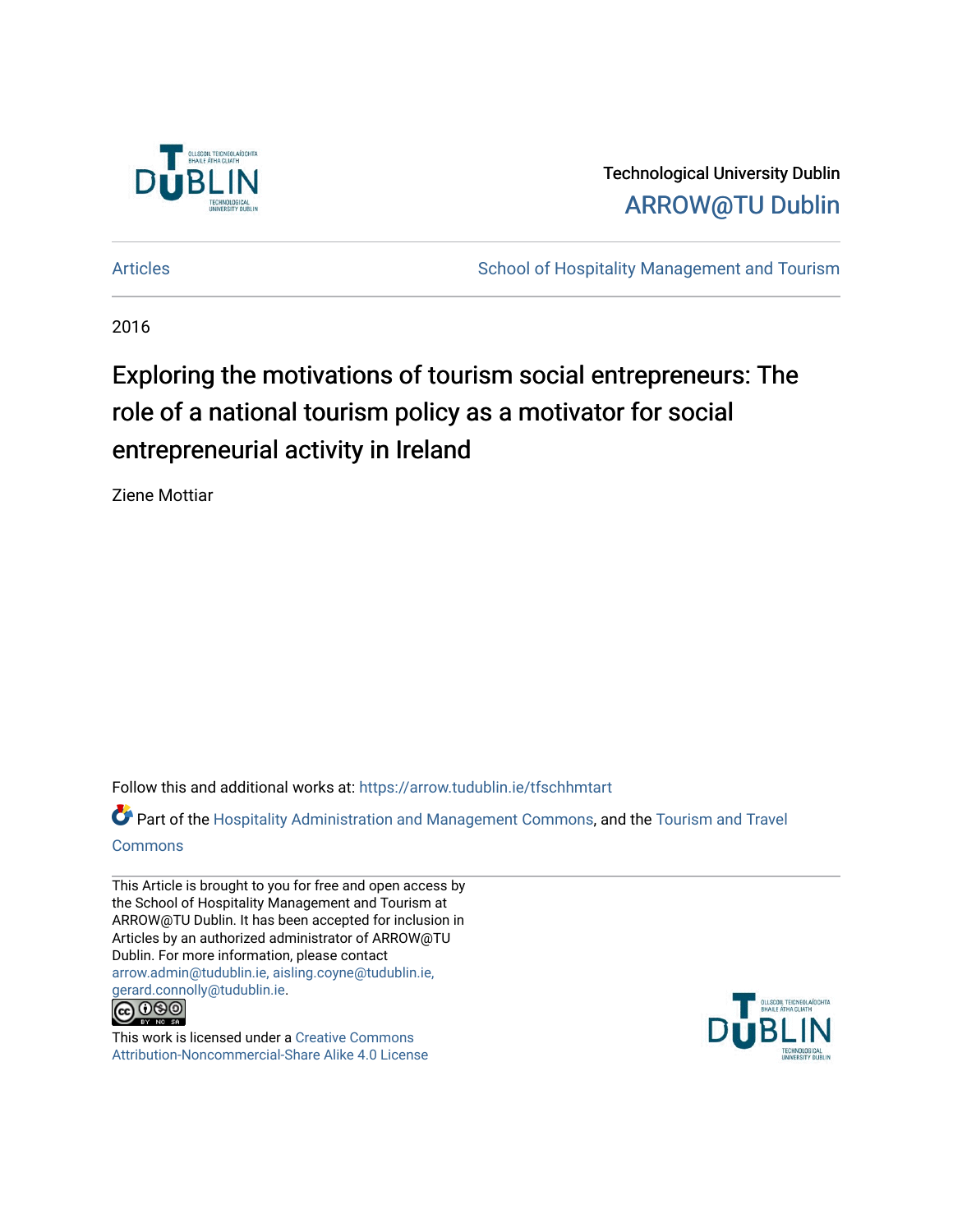tapraid $\frac{4}{q}$ 84-ijchm/q84-ijchm/q8400616/q842068d16z | xppws  $\mid S=3$ 5/17/16 | Art: 582290

> The current issue and full text archive of this journal is available on Emerald Insight at: **www.emeraldinsight.com/0959-6119.htm**

# **Exploring the motivations of tourism social entrepreneurs The role of a national tourism policy as a motivator for social entrepreneurial activity in Ireland**



### Ziene Mottiar

*School of Hospitality Management and Tourism, Dublin Institute of Technology, Dublin, Ireland*

Tourism social entrepreneurs

**1**

Received 6 June 2014 Revised 16 September 2014 26 November 2014 12 March 2015 Accepted 20 March 2015

#### **Abstract**

**Purpose** – The purpose of this paper is to examine the motivations of social entrepreneurs. It explores the case of the Gathering in Ireland in 2013, when against a backdrop of recession, the national Government encouraged individuals and communities to organize events and invite the Diaspora to visit Ireland as a way of helping the country to revitalize. Some 5,000 events took place across the country during the year, and this paper examines this in the context of social entrepreneurship. Three research questions are posed: Who were these tourism and social entrepreneurs who organized events as a result of the Gathering? What motivated them to engage in these activities? Will this social entrepreneurship activity be maintained beyond 2013 and how has it been impacted by the Gathering? **Design/methodology/approach** – The empirical research was conducted in two counties in Ireland, Co. Kerry and Co. Westmeath. The research tools used were key informant interviews, a survey of event organizers and focus groups.

**Findings** – Key findings show that the Gathering has resulted in the emergence of new social entrepreneurs, but it has also had a positive impact on those who had run their events before, as it made them be more strategic in the way they planned and ran their event and also resulted in them thinking about these events in terms of tourists rather than just the local community. They also developed new skills which will aid their future development. It is clear that social entrepreneurs can play a fundamental role in the development of tourism destinations, and this is an important topic for researchers in tourism to be concerned about.

**Originality/value** – The originality of this paper lies in the fact that it addresses the issue of motivation of social entrepreneurs and challenges us to think more about how these types of entrepreneurs identify the problem that they will address. Furthermore, this case shows that the motivation for such action can be prompted by a national strategy, rather than as the literature heretofore represented it as an innate motivation that materialized and developed within particular individuals.

**Keywords** Ireland, Social entrepreneurs, Entrepreneurs, Entrepreneurial motivations

**Paper type** Research paper

#### **Introduction**

Social entrepreneurship is a relatively new literature, and this concept has not yet been appropriately considered within the tourism context. In the tourism literature, there is general agreement that entrepreneurship is an under-researched area (Li, 2008; Thomas *et al.*, 2011) and as Komppula (2014, p. 369) notes, "the role of individual enterprises and



International Journal of Contemporary Hospitality ,<br>Manager Vol. 28 No. 6, 2016 p. 000 © Emerald Group Publishing Limited 0959-6119 DOI [10.1108/IJCHM-06-2014-0278](http://dx.doi.org/10.1108/IJCHM-06-2014-0278)

The author would like to acknowledge the support from Fáilte Ireland in conducting this research.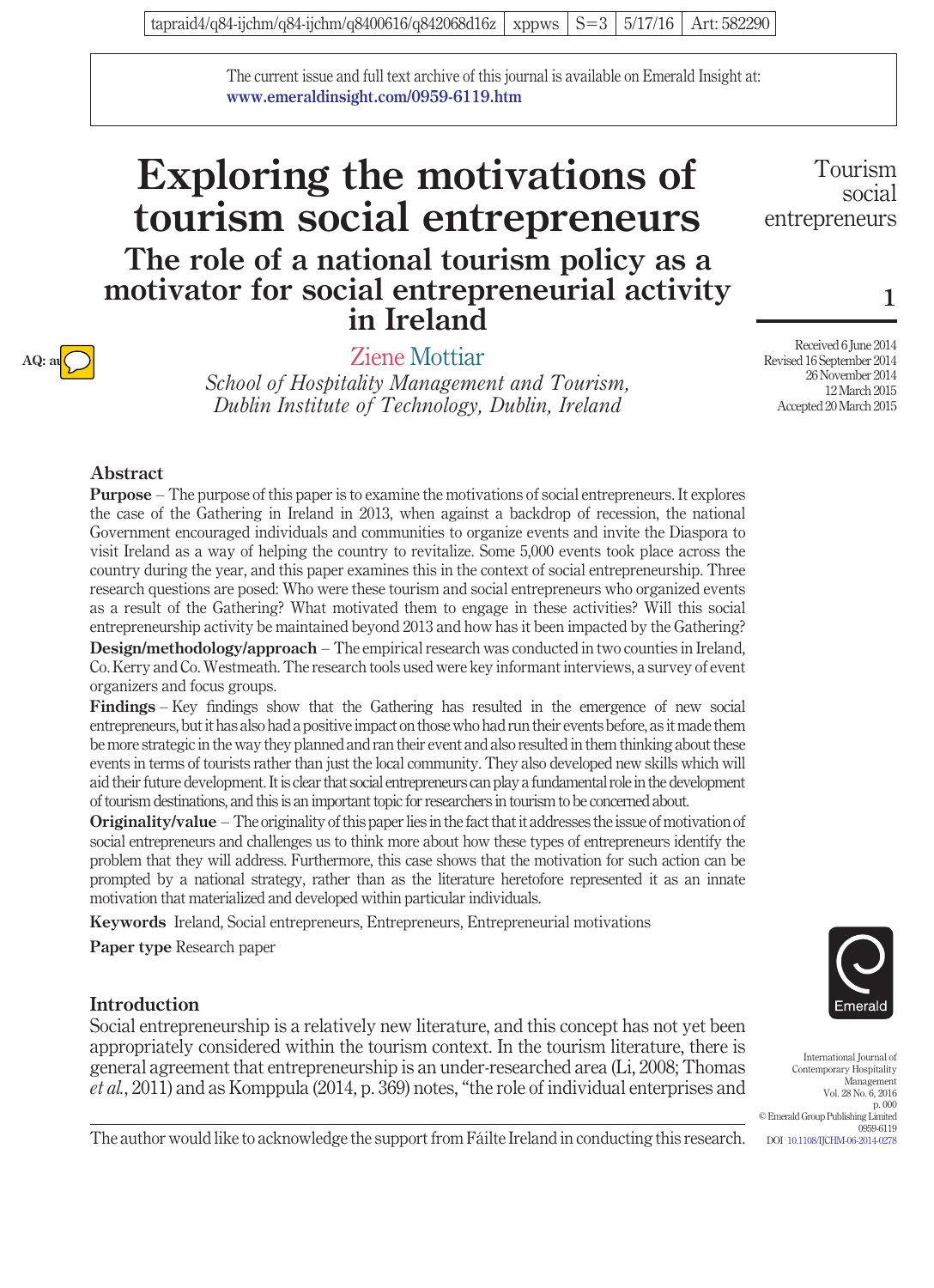entrepreneurs is largely underestimated in the literature". However as Thomas *et al.* (2011) state in addition to discussion around numbers of publications in this area, there also needs to be awareness of the relatively narrow avenues of research that have been undertaken in the area of tourism entrepreneurs, and the need for more conceptual development. Similarly, [Short](#page-17-0) *et al.* (2009, p. 161) state that "social entrepreneurship research remains in an embryonic state". There are key challenges in the literature in terms of agreeing on definitions, moving from conceptual work and broadening the discussion into the very many related areas of concern.

From a tourism perspective, it seems evident that social entrepreneurs are a relevant and important group that must be considered. In particular, they can play a key role in terms of destination and product development. Thus, it is vital that we understand more about them, and this paper adds to the limited research in this important area.

The key area of interest for this paper is in terms of motivations of social entrepreneurs. Much of the discussion about social entrepreneurs begins with the premise that these individuals are motivated by their desire to solve a social problem. However, this needs to be explored in more detail. How do they identify this social problem that they wish to solve? Unlike other entrepreneurs who are driven by their innate desire to make profits, the motivations of social entrepreneurs are driven by external factors, so in fact, the motivation does not just come from within the individual, it is driven by the environment. Can this environment also create a positive motivator for social entrepreneurship to emerge, so rather than it being a problem which alone drives the entrepreneur, can the state or a higher agency encourage individuals to act socially entrepreneurially to address a problem? The second part of this paper presents a case where this is what has happened. 2013 was the Year of the Gathering in Ireland, and the objective of this project was to encourage more international tourists, and in particular, the Diaspora, to visit Ireland, and the communities and citizens were asked to organize events and invite relatives to visit during the year. This was set in the context of economic recession and was presented as a way of helping to improve the economic situation.

#### **Literature review**

IJCHM 28,6

**2**

Short *et al.* [\(2009\),](#page-17-0) in their review of research on social entrepreneurship, highlight the increasing practice of social entrepreneurship and the corresponding academic interest in this topic. One of the key difficulties is the lack of a single unified definition which makes comparison difficult. Perhaps as a consequence of this, "the published literature is largely of a theoretical and descriptive nature", and much of the emphasis is on definitional issues [\(Granados](#page-16-0) *et al.*, 2011, p. 198).

In line with the mainstream entrepreneurship literature, a number of authors have explored the characteristics of social entrepreneurs, and they are often described in positive ways such as "change agents" [\(Sharis and Lerner, 2006\);](#page-17-0) "changemakers"  $\bigcirc$  Shoka, 2014). The focus is on these individuals as being driven by the desire to make social change rather than being focused on profits. This is a distinguishing feature, as [Dees \(2001,](#page-16-0) p. 20) states, "mission related impact becomes the central criterion, not wealth creation". Although in some cases [Fowler \(2000,](#page-16-0) p. 645) notes that "commercial undertaking can often be used to cross subsidize social interventions". And this leads to the argument that we need to categorize different types of social entrepreneurs. For example, [Monti](#page-16-0) *et al.* (2007) identify civic entrepreneurs as business entrepreneurs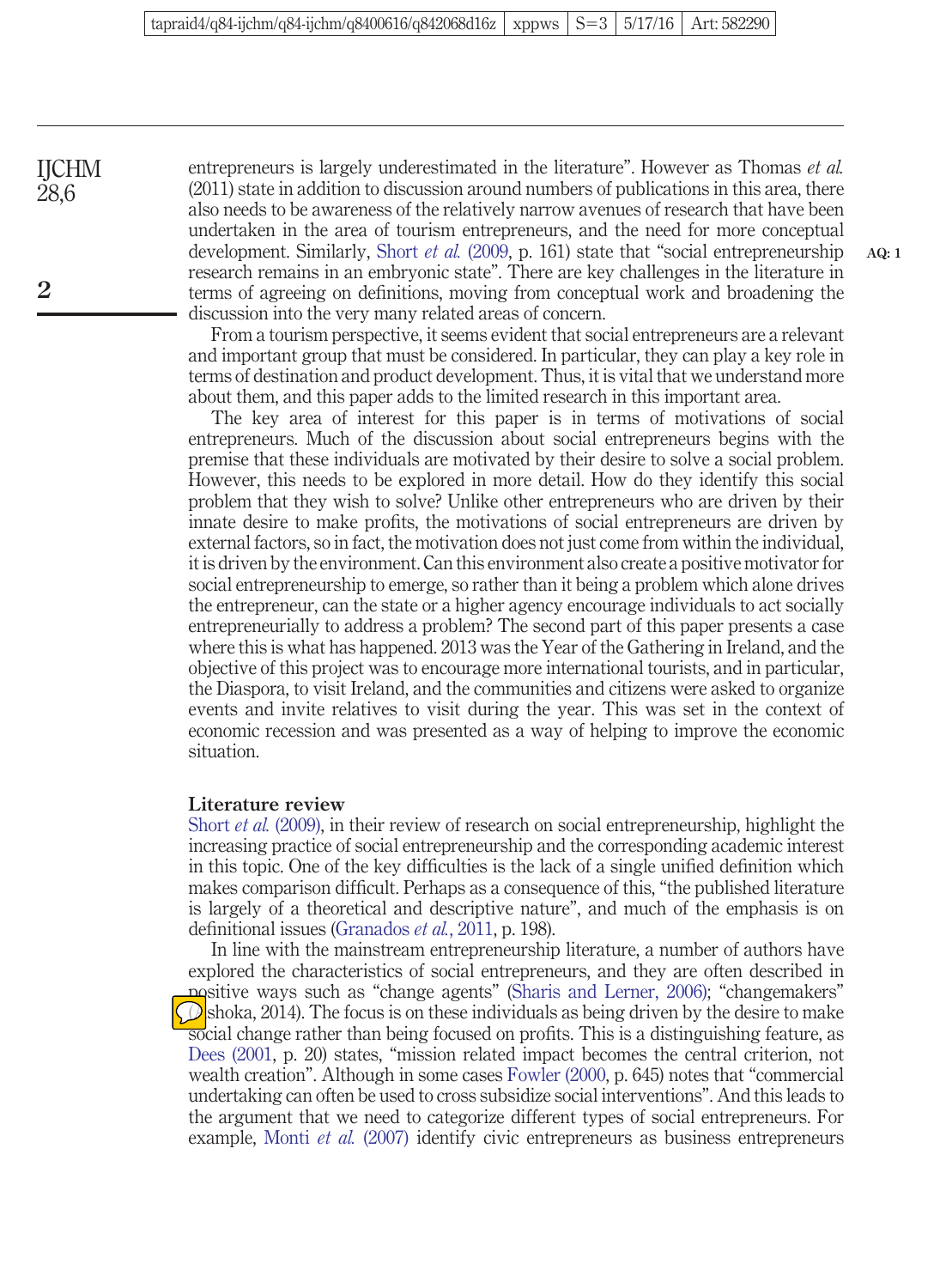whose business model includes a social mission, and writers such as [Peattie and Morley](#page-17-0) [\(2008\)](#page-17-0) discuss social enterprises as hybrids which can have a variety of mixes of motives between commercial and philanthropic. Furthermore, [Williams and Nadin \(2011,](#page-17-0) p. 118) observe that entrepreneurs can change over time so "what begins as a commercial venture may become more socially oriented over time or vice versa". Peredo and McLean (2005, p. 4) suggest that there are a "variety of distinguishable uses ranged along two continua; one having to do with the social element in the concept, and the other concerning the entrepreneurial component". In exploring the two concepts of social enterprise and entrepreneurship Chell (2007, p. 19) concludes that we need a more "holistic, interpretive approach" to our understanding of entrepreneurship, as in reality, it creates both economic and social values.

[Vasakarla \(2008\)](#page-17-0) identifies the behavioral traits of social entrepreneurs with the focus on identifying what qualities play an important role in social entrepreneurial success and shows that giving high importance to ethics, having the ability to take risks and being innovative are the highest ranked factors by the social entrepreneurs studied. [Boluk and Mottiar \(2014\)](#page-16-0) state that "the typical characteristics that dominate the social entrepreneurship literature usually focus on individuals and demonstrate idyllic and honorable characters", and [Parkinson and Howarth \(2008,](#page-17-0) p. 291) note that the descriptions of social entrepreneurs in the literature reveal "heroic claims". [Levie and](#page-16-0) [Hart \(2011\)](#page-16-0) note the cultural differences in the way that social entrepreneurs are described in different countries and observe that:

UK commentators (academic and practitioners) tend to have adopted less of a heroic ambitious tone to their description and they refer to [Demarco's \(2005,](#page-16-0) p. 48) suggestion that "social entrepreneurs" is just a new term for those generous individuals who have always existed and who are motivated to the make the world better.

From a tourism perspective, this issue is important, as many destinations and tourist products are developed and shaped by community groups, individuals from the local area and local business people. Yet, according to Pechlaner *et al.* (2014, p. 1), in the literature, "discussions on leadership have usually been limited to firms" and yet as Beritelli and Bieger (2014) note, there are at least two dimension to leadership in tourism destinations: leadership of organizations and inter-organizational leadership. Investigating power in destinations, Slocum and Everett (2014) note that commercial interests ultimately control the destination image in a resource-constrained destination. As we broaden our understanding and concept of leadership in destinations, it is important that we include social entrepreneurs in the discussion as often such individuals who do not necessarily have commercial interests, or are not part of local government or destination management organizations, can significantly influence destination development as shown in this paper. As Northouse (2010) says, leadership can be defined as a transformational process which inspires followers to fulfill more than immediate self-interests, and in this way, they are often motivated by the desire to affect change which will have a positive impact on their community. As such, many of the leaders in tourism destinations may be categorized as social entrepreneurs and yet there has only been limited research on social entrepreneurs in tourism (Mottiar, 2009; [Boluk, 2011;](#page-16-0) [Johns and Mattsson, 2004\)](#page-16-0). How do we distinguish between the role of community and social entrepreneurs? Is social entrepreneurship just a re-branding of the extensive and well-recognized role of community leaders in tourism? And if so then

Tourism social entrepreneurs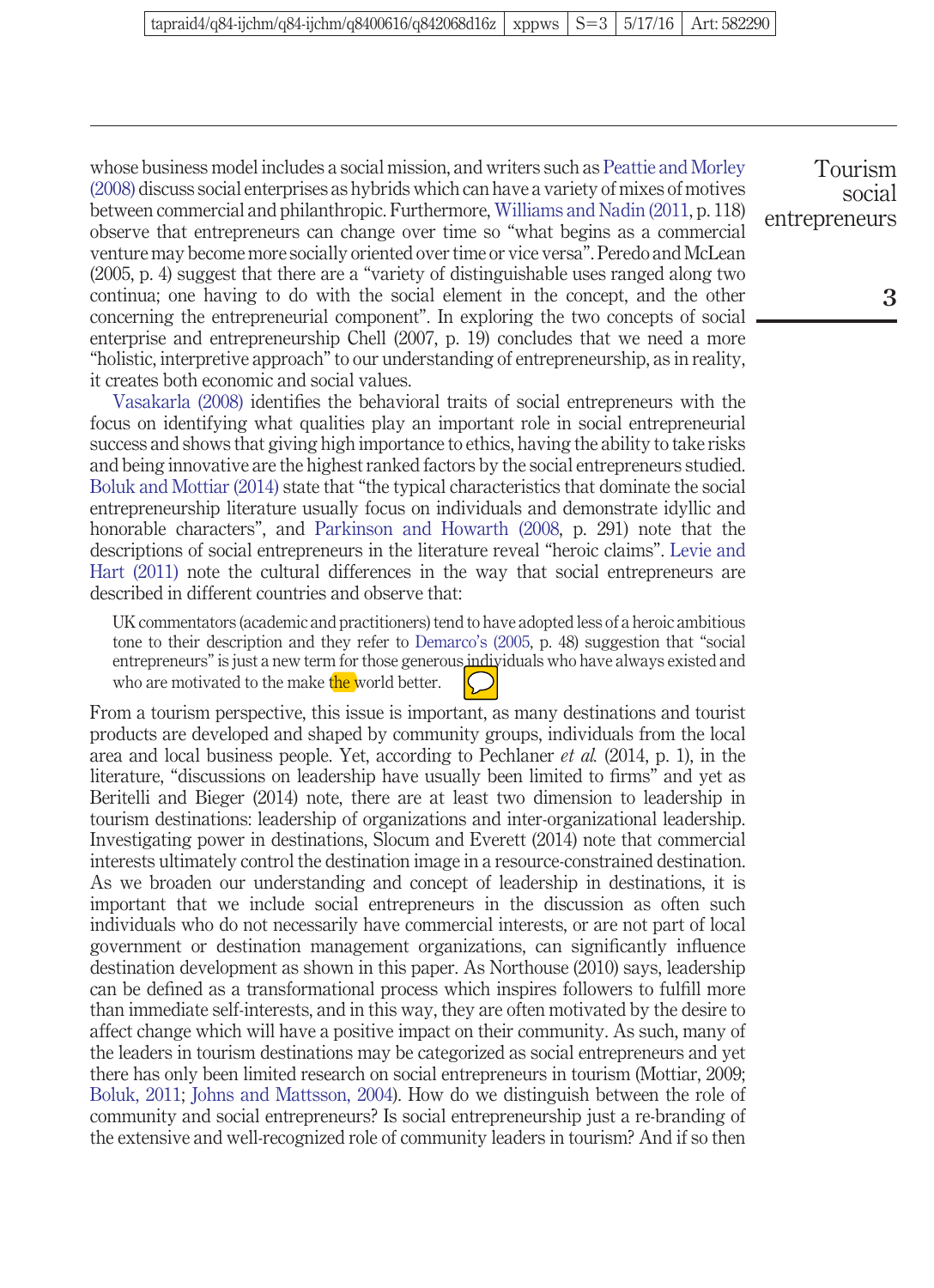is there a room in the field for the development of a literature on social entrepreneurship or are we already dealing with such issues under the theme of community tourism development?

There are no easy answers to these questions and particularly as there is no agreed definition of what constitutes a social entrepreneur, and as [Thompson \(2000\)](#page-17-0) notes, this concept usually incorporates profit-seeking businesses that wish to help society, social enterprises which have a social purpose but are established as a business and the voluntary sector. A community leader and a social entrepreneur can easily have the same objective – to change something in society – but the distinguishing feature lies in the methods that they use and the perspective. [Zahra](#page-17-0) *et al.* (2009, p. 519) describe social entrepreneurs as people who adopt "business models to offer creative solutions to complex and persistent social problems", and [Vasakarla \(2008,](#page-17-0) p. 32) note how they "use their entrepreneurial abilities to bring about social change". It is these actions which distinguish a social entrepreneur from a community leader, although of course many people could be described as both. The objective is not to undermine or replace the valuable analysis that has been undertaken in community tourism literature but to add to it by utilizing the framework and concept of social entrepreneurs as a way of enhancing our understanding of tourism leaders and the role of local communities.

What there is consensus on in the literature is what motivates the social entrepreneur and that is to address a problem in society. It is this that distinguishes them from an entrepreneur who is motivated primarily by profits and economic factors. [Miller](#page-16-0) *et al.* [\(2012\)](#page-16-0) identify compassion as a key motivator for social entrepreneurs. [Germak and](#page-16-0) [Robinson \(2014,](#page-16-0) p. 18) conclude from their research that "SE [social entrepreneurship] motivation is distinct from either commercial entrepreneurship motivation or from public-social sector motivations", and they call for more work in this area. They conclude that social entrepreneurial motivation emerges from personal fulfillment, helping society, nonmonetary focus, achievement orientation and closeness to social problem. Thus, they highlight that there can also be personal motivations, and [Boluk](#page-16-0) [and Mottiar's \(2014\)](#page-16-0) research also shows this, identifying that for some social entrepreneurs, there can also be lifestyle motivations and so they are influenced not just by making a difference to society but also by the desire for a particular type of life for themselves.

While there has been limited attention paid to motivation in general, even less research has been conducted on how these issues or problems are identified by the individual. In their work, [Zahra](#page-17-0) *et al.* (2009) develop a typology of social entrepreneurs, and one of the variables which distinguishes them is their search processes, i.e. the way in which they discover social opportunities. The Social Bricoleur identifies the problem through their local knowledge, whereas Social Constructionists, who are focused on broader social problems, use their capacity to spot opportunities at a societal level, and Social Engineers often deal with national transnational and global social issues and their activities are often ideological and revolutionary. [Levie and Hart \(2011,](#page-16-0) p. 214) note that the place of residence can also be a factor showing that "women entrepreneurs are more likely to be social rather than business entrepreneurs if they reside in more deprived communities".

In all of these discussions, the underlying assumption is that the individual identifies the problem and then uses their skills to develop a solution. In both Zahra *et al*[.'s \(2009\);](#page-17-0) [Levie and Hart's \(2011\)](#page-16-0) work, it is also assumed that where the problem is identified (i.e.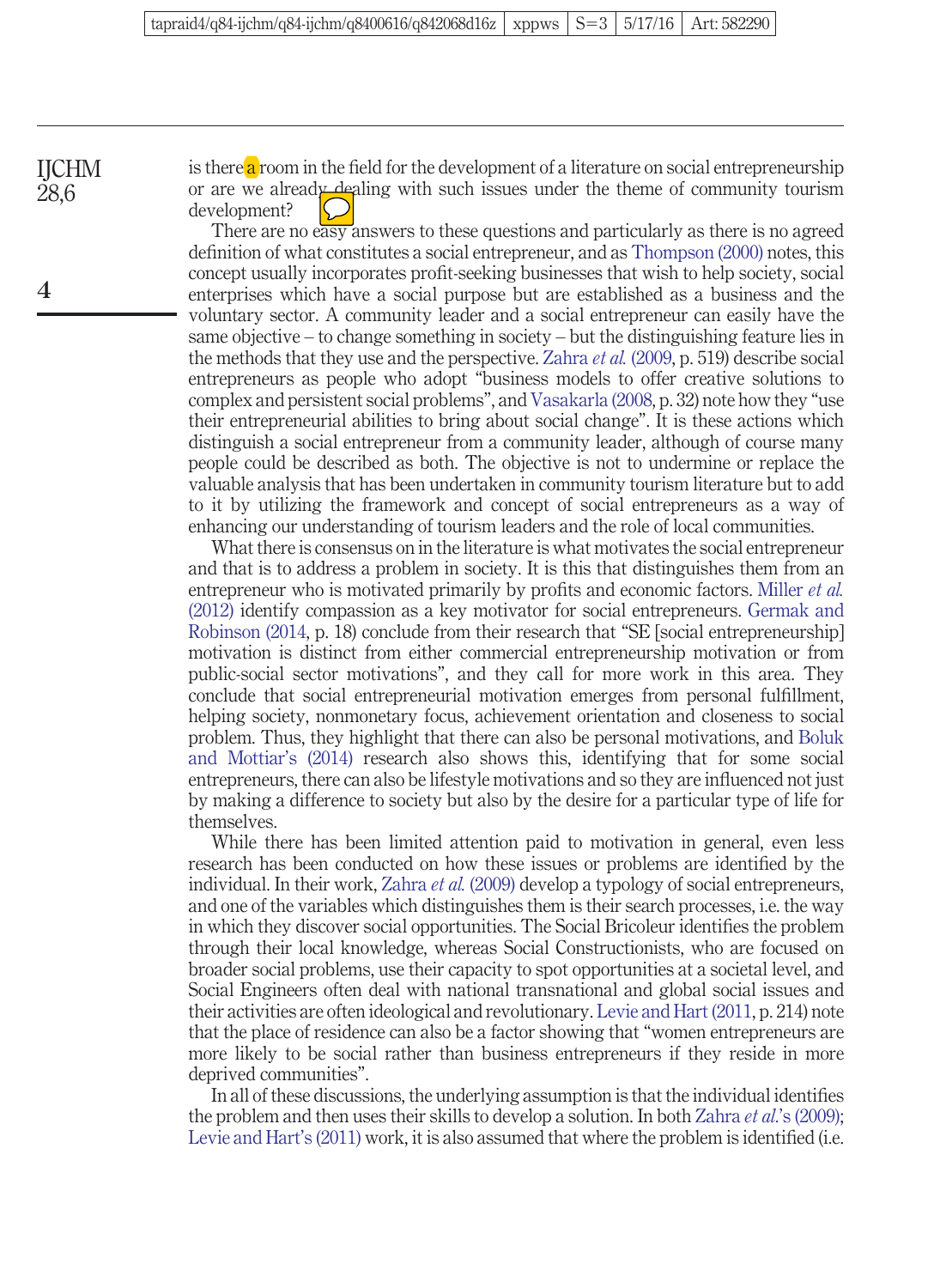at local, national or global level) is where it is addressed. But this is not always the case. There are many issues that may be identified at the national level, but the solution lies in action at the local level. These are often dealt with via national policies (economic, social and environmental) which are then applied in local areas and communities. The argument of course against such strategies is that they do not take account  $\sim$  specifics of individual localities, their particular problems and the views of the local community. Is it not feasible that local social entrepreneurship action can be motivated, not by the individual identifying the "problem" but by this identification happening at a national level and then individuals responding in the most appropriate way in their own local areas? This is what happened in the case discussed below. Identifying that the source of motivation may not be intrinsic to the individual social entrepreneur has policy implications and points to the fact that we need to consider the whole issue of motivations of social entrepreneurs in more depth.

#### **The Gathering, Ireland 2013**

The Irish economy entered into recession in 2007, and between 2008 and 2011, real gross national product declined by 10.1 per cent and unemployment reached 14.7 per cent by 2012 (ESRI, 2014). The country also experienced a banking crisis, and in 2010, the government negotiated a financial assistance package from the European Union and the International Monetary Fund. Against this backdrop of an extremely difficult economic environment, in 2009, it was decided to establish a Global Irish Economic Forum, and the inaugural meeting was attended by 112 people from abroad and a range of public sector decision-makers and business and cultural leaders. The objective of the forum was to develop a link with the 70 million Diaspora and to provide a platform for them to contribute toward Ireland's renewal (Global Irish Forum, 201 $\mathcal{D}$  he idea of nominating a year in which the Diaspora would be encouraged to visit Ireland emerged from this forum, and subsequently, 2013 became the year of the Gathering. The population at large was urged to invite friends and family home and to organize events that would attract international tourists to visit. At the launch of the Gathering, the Taoiseach (prime minister) said:

This initiative needs the widespread participation of communities and local organisations all across Ireland. The Gathering gives each and every one of us an opportunity to do something positive for our country in our own unique way [\(Barrington, 2012\)](#page-16-0).

Responsibility for implementation of this project was to lie with Fáilte Ireland, the national tourism authority. While this was a national policy managed by a national agency, it was clear early on in the project that the success depended on what happened in local areas. To attract people to visit Ireland, a wide range of events must be developed, and this needed to be done at the local level. International marketing campaigns could be organized by Fáilte Ireland to attract international tourists and the Diaspora, but it were the local communities that would need to provide the "product". There was a national call to all Irish citizens to organize events, invite families to visit and get involved in the project. At the regional level, each county established the Gathering steering committees to guide the project in their area. Limited funding was available, but it was decided that this should be administered locally, so funding applications were managed and awarded by the local county councils. So while this idea

Tourism social entrepreneurs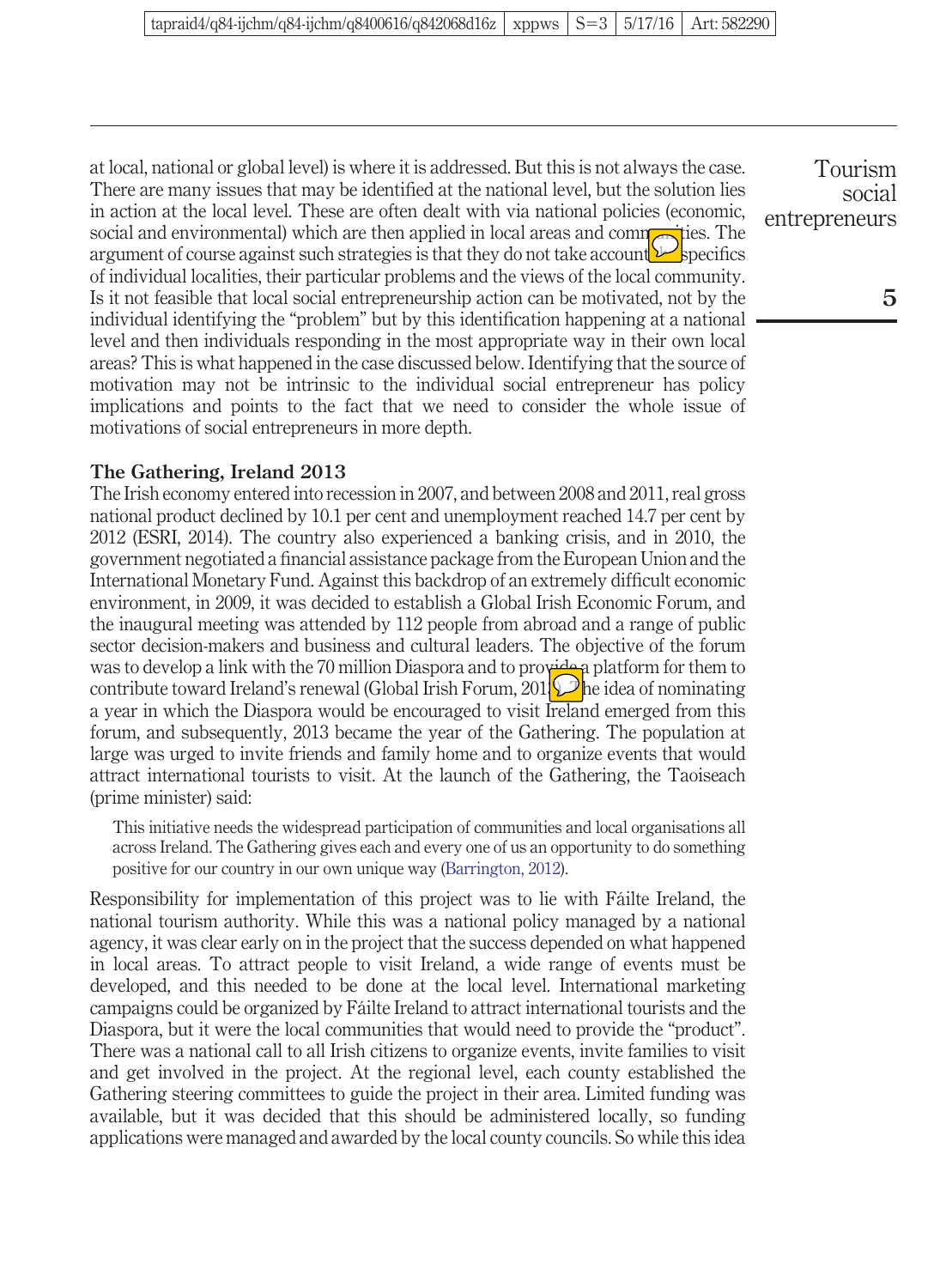IJCHM 28,6

**6**

emerged at a global forum and became a national policy, it was dependent upon individual and community action to succeed.

According to Miley, project director of the Gathering, the "target was to help create 20 or 30 events per county, so a few hundred in total. We ended up with around 5,000" [\(O'Fatharta, 2013\)](#page-16-0). Events ranged from clan (family) gatherings to events and festivals marking historical events and a plethora of cultural and community events. Some were events that were already in existence, but many others were developed because of the Gathering. The project has been deemed a success, with 250-275,000 more tourists coming to Ireland during the year, estimates of additional revenue raised is  $E170m$ [\(Miley, 2013\)](#page-16-0) and communities reporting that it has had significant positive benefits in terms of bringing communities together [\(Mottiar](#page-16-0) *et al.*, 2013). From a social entrepreneurship perspective, this is an example of a case where a national policy harnessed the heretofore dormant social entrepreneurial skills of many individuals in tourism destinations throughout the country.

The key research questions that this paper asks are:

- *RQ1*. Who were these tourism social entrepreneurs who emerged because of the Gathering?
- *RQ2*. Were they tourism and hospitality entrepreneurs?
- *RQ3*. What motivated them to engage in these activities?
- *RQ4*. Will this social entrepreneurship activity be maintained beyond 2013 and how has it been influenced by the Gathering?

#### **Research methods**

This research focused on two counties in Ireland, Co. Kerry and Co. Westmeath. The reason these two counties were chosen for this study was because Kerry is an example of an area with a significant tourism history and one which, after the cities in Ireland, attracted the next highest number of international tourists. By contrast, Co. Westmeath attracted one of the lowest number of international tourists in 2012 (Fáilte Ireland, 2012). During 2013, 229 gathering events were organized in Co. Kerry and 83 in Co. Westmeath. It was decided to choose counties with different levels of tourism activity, as this may result in **a** ga hering of a wider variety of different types of social entrepreneurs in terms of past experience, motivations and previous engagement with tourism.

There were four phases to the research; first, all recordings of meetings, websites and a range of secondary sources were investigated to ascertain information regarding the overall level and type of Gathering activity in the two counties. The second phase involved 16 key informant interviews with Gathering coordinators, representatives of the Gathering steering groups, key figures working in local authorities, local chambers of commerce local development companies, LEADER and those more generally involved in economic and tourism development at local and county levels. Phase 3 involved an on-line questionnaire for event organizers. In total, 73 responses were attained[\[1\]](#page-16-0), representing 21 per cent of the sample, and this probably reflects the fact that this population was frequently surveyed throughout the Gathering year. While this response rate is lower than ideal, an analysis of the responses shows a good geographical spread between the two counties, with 65 per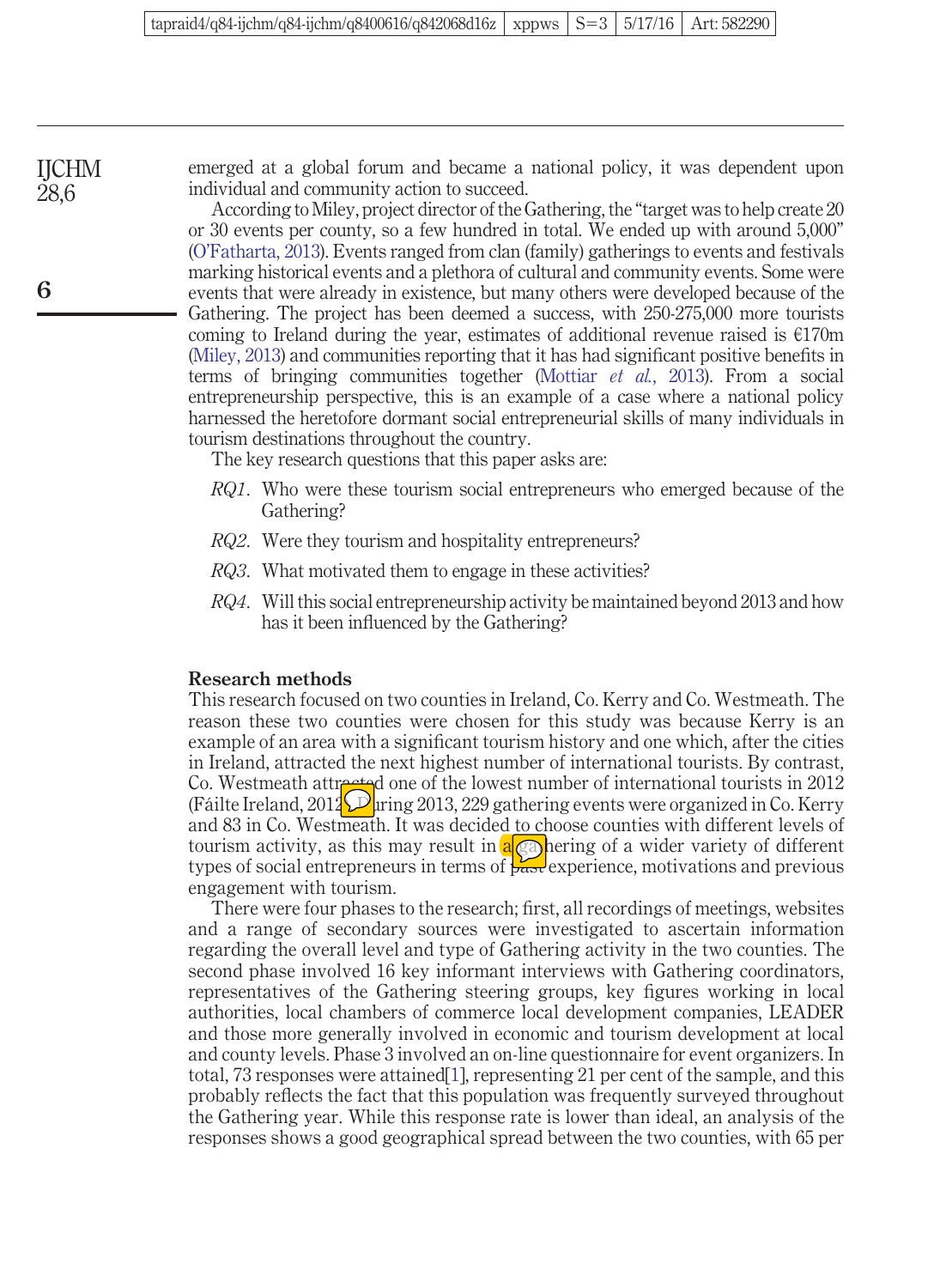cent from Co. Kerry and 35 per cent from Co. Westmeath (reflecting the national figures, whereby 73 per cent of the Gathering events in the two counties were in Kerry), and the analysis of where the social entrepreneurs were from within the counties shows a good regional spread. Further, 64 per cent of the events organized were new events, and 36 per cent had been in existence prior to 2013, reflecting the national figure of 30 per cent new events [\(Miley, 2013\)](#page-16-0). The sample has a slightly higher proportion of individuals who received funding from the Gathering (44 per cent) than the national average, reflecting the fact that such individuals were probably more likely to respond to the survey. The questions in the survey related to issues such as the type of event organized; how the idea was initiated; what motivated them to engage in this activity; who was involved in organizing the event and their background; and impacts such as number of attendees, their perceived impact in terms of the local community and future plans in terms of the event. Stage four involved five focus groups with community members and event organizers, and in these groups, there was more in-depth discussion relating to how these ideas and events emerged and their impact on the local community and area.

This approach of using a variety of methods was used, as it provided a number of different avenues for research and the findings from each were built upon by the next stage. In the first instance, the key informant interviews provided a picture of the activities that had taken place throughout the county and gave a holistic view of the activities and the relevant individuals in each area. The survey results then provided a more focused collection of data about the individuals themselves and their motivations. This knowledge was then used to inform the discussion questions at the focus groups where issues were teased out in more depth.

#### **Findings**

*Who were these tourism social entrepreneurs who emerged because of the Gathering?* There were a variety of types of people who organized events, some were people who had run this event in the past, others were part of a local committee and others were individuals who decided to take action directly as part of the Gathering and either worked alone or set up a group to work with them.

It was expected that organizers might be predominantly individuals who were from local tourism business and saw this as an opportunity to develop their business or the destination, or people from the arts who would use the opportunity to put on events, but interestingly as [Figure 1](#page-8-0) shows, this is not the case. Only 7 per cent of organizers were from the tourism sector. Those in the other category provided details of their background and they vary from many parts of public and private life. So, it is clear that this call to act to attract tourists to the area was taken on by the community at large rather than being championed by the tourism industry. In fact, in one key informant interview from Westmeath, it was lamented that while some from the hospitality industry were involved, in general, "they did not work together to respond to this initiative". This may reflect the fact that while this was a tourism project, managed by the national tourism body, communities saw it as primarily a community activity, as one key informant said "many people considered it as a community action rather than a tourism action" and another commented:

Tourism social entrepreneurs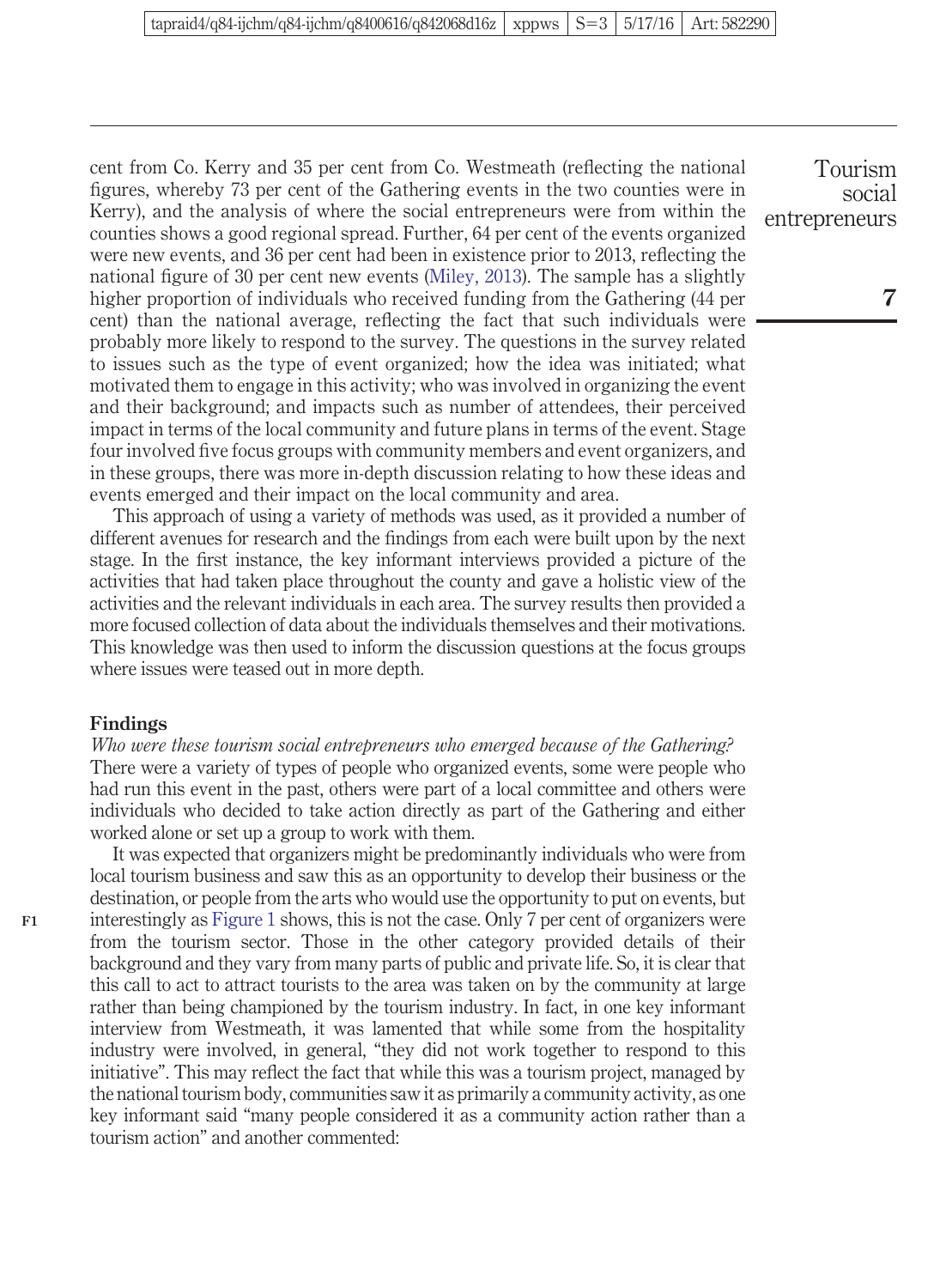<span id="page-8-0"></span>Fáilte Ireland wanted to bring more people here to make money for business but community made a conscious decision that the Gathering is not just for people abroad, it was for community.

So if these individuals were not primarily from the tourism sector were they people who were active at a community level and so this was like an extension of the work that they do in their local area? Interestingly, 26 per cent of respondents said that they were not active in any other local group; thus, their social entrepreneurship was directly caused by the Gathering. Those who were involved in other local groups listed a whole range of groups including charities, business, sports, clubs and local committees.

#### *Why did they engage in these activities?*

A key issues raised in the literature review is why people act in a socially entrepreneurial way. In this case, when asked to rank the reasons why they organized their event as shown below, the most important reasons were to bring back friends and relatives and international tourists because it gave them an opportunity to celebrate and bring the community together and because they thought that it would be good for their county.

Analyzing the mean scores in terms of importance shows that the two most important factors were to bring back friends and relatives and to support the Gathering. As Co. Kerry is more tourism-oriented and has a long history of tourism, it might be expected that there would be a difference in the means depending on which county the social entrepreneur was based. However, the data below show the similarities in each category. Analysis was undertaken to see if there were any significant differences between the motivations of social entrepreneurs in the two counties, but as shown below, this was not the case. The *t* tests show that there is no significant difference in the reason they ran the event according to their location [\(Table I\)](#page-9-0).

It is interesting that bringing back friends and relatives and attracting international tourists was a specified objective of the Gathering overall, and event organizers clearly saw this as a key goal. However, while the Gathering collectively had a national objective in terms of aiding the economic development of the country, the event organizers were most affected by the idea that they could have a local impact, focusing on the impact on their county. Similarly, the community effect of bringing people together and providing an opportunity for local people to celebrate was more evident at this local level. As one focus group participant said, "it was really about communities



### What area does the key person who organized the event  $come from? (*n* = 69)$

**8**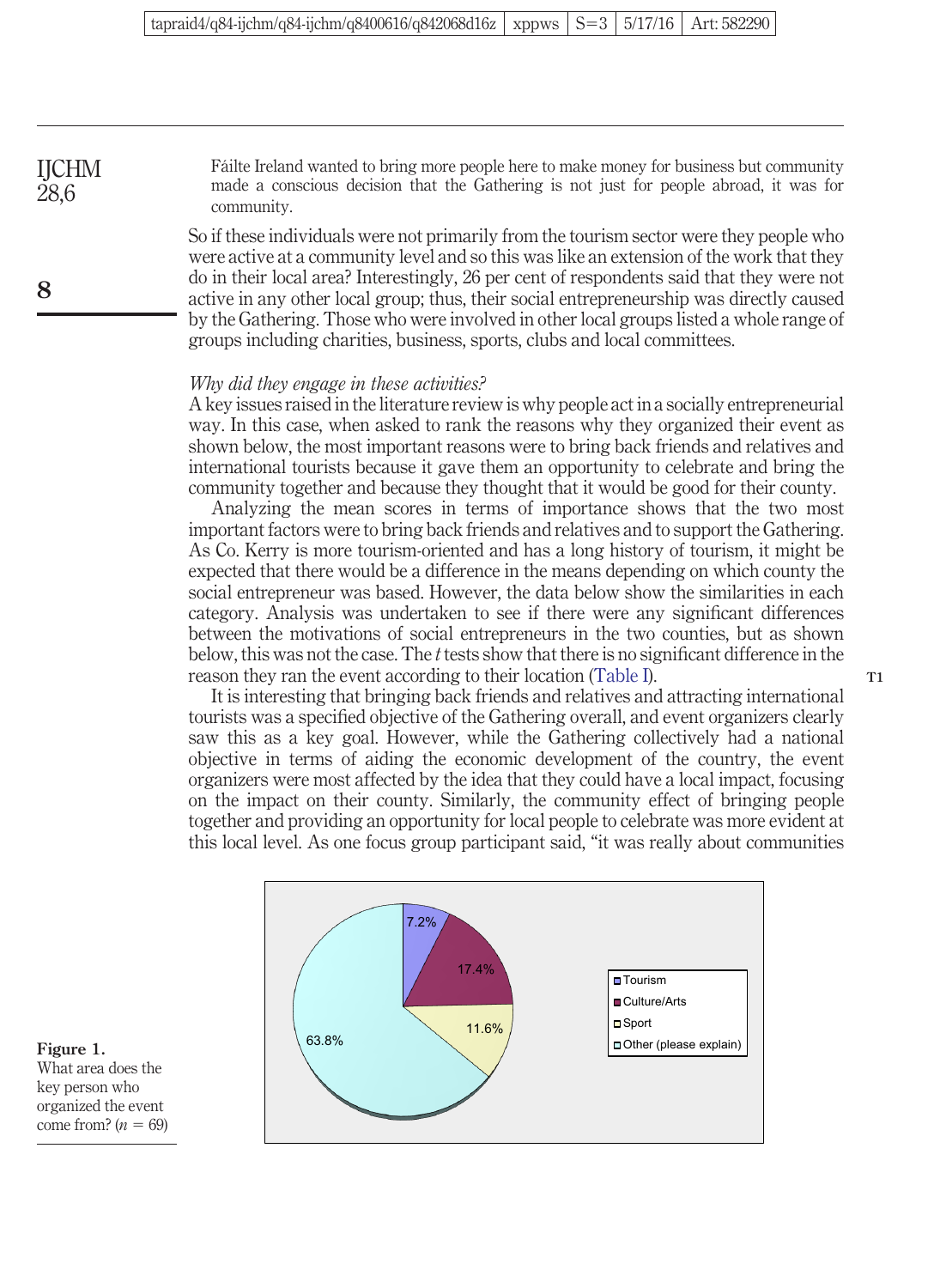<span id="page-9-0"></span>

|                                   | Mean for total sample<br>(lower no. implies)<br>ranked at higher level<br>of importance) | Mean for<br>Co.<br>Kerry | Mean for Co.<br>Westmeath | Significance<br>(two-tailed) | Tourism<br>social<br>entrepreneurs |
|-----------------------------------|------------------------------------------------------------------------------------------|--------------------------|---------------------------|------------------------------|------------------------------------|
| To attract international tourists | 4.03                                                                                     | 4                        | 4.08                      | 0.821                        |                                    |
| Because I thought it would be     |                                                                                          |                          |                           |                              | 9                                  |
| good for our country              | 4.18                                                                                     | 4.13                     | 4.29                      | 0.638                        |                                    |
| Because I was asked to            | 4.77                                                                                     | 4.77                     | 4.79                      | 0.888                        |                                    |
| Because it was an opportunity to  |                                                                                          |                          |                           |                              |                                    |
| celebrate                         | 4.03                                                                                     | 4.19                     | 3.71                      | 0.190                        |                                    |
| Because I had a good idea for an  |                                                                                          |                          |                           |                              |                                    |
| event.                            | 4.34                                                                                     | 4.28                     | 4.46                      | 0.544                        |                                    |
| To bring back the Diaspora        | 4.39                                                                                     | 4.4                      | 4.38                      | 0.917                        |                                    |
| To support the Gathering          | 3.72                                                                                     | 3.83                     | 3.5                       | 0.360                        |                                    |
| To give local people a reason to  |                                                                                          |                          |                           |                              | Table I.                           |
| come together                     | 4.03                                                                                     | 4.06                     | 3.96                      | 0.769                        | Why did you                        |
| To do something to help the       |                                                                                          |                          |                           |                              | organize your                      |
| country                           | 4.32                                                                                     | 4.28                     | 4.42                      | 0.629                        | gathering event?                   |
| To bring back friends and         |                                                                                          |                          |                           |                              | (Please rank in order)             |
| relatives                         | 3.51                                                                                     | 3.45                     | 3.63                      | 0.677                        | of importance with                 |
| Because we run this event         |                                                                                          |                          |                           |                              | one being the most                 |
| annually                          | 4.24                                                                                     | 4.26                     | 4.21                      | 0.891                        | important)                         |

and inviting friends and relatives home, then tourism was a by-product benefit from that". It is interesting to note that this is the case in both counties; with a greater reliance on tourism in Co. Kerry, it may have been expected that a tourism focus would have been more evident among this group.

Analysis was undertaken to see if there were any significant differences between the groups of social entrepreneurs depending on whether they were already active or this was the first time they had organized such an event. It is interesting to note that new social entrepreneurs were more focused on attracting international tourists and bringing friends and relatives back to Ireland (with both having *p* values of 0.03). Thus, this group was directly motivated by the government strategy and so their objectives were guided by this national project. It might be expected that having gained funding for the event would make this group of social entrepreneurs more focused on the issue of attracting international tourists in particular, as this was a factor on which applications were assessed, but this was not the case (*p* value of 0.544). However, the non-funded social entrepreneurs were significantly different from those who were funded in terms of motivations in the case of just one factor – the opportunity to celebrate was more important for them.

The Gathering also provided an opportunity for people who had never been involved in committees before to get involved, and according to one interviewee, "it gave ordinary people an opportunity to come up with different initiatives; gave them a purpose; opened up their minds". So while the organizers were motivated by the broad objectives of the Gathering as a whole, and they worked within this framework, they were also motivated by what local impact they could have, as one key informant explained, "many people considered it a community action rather than a tourism action". This locally focused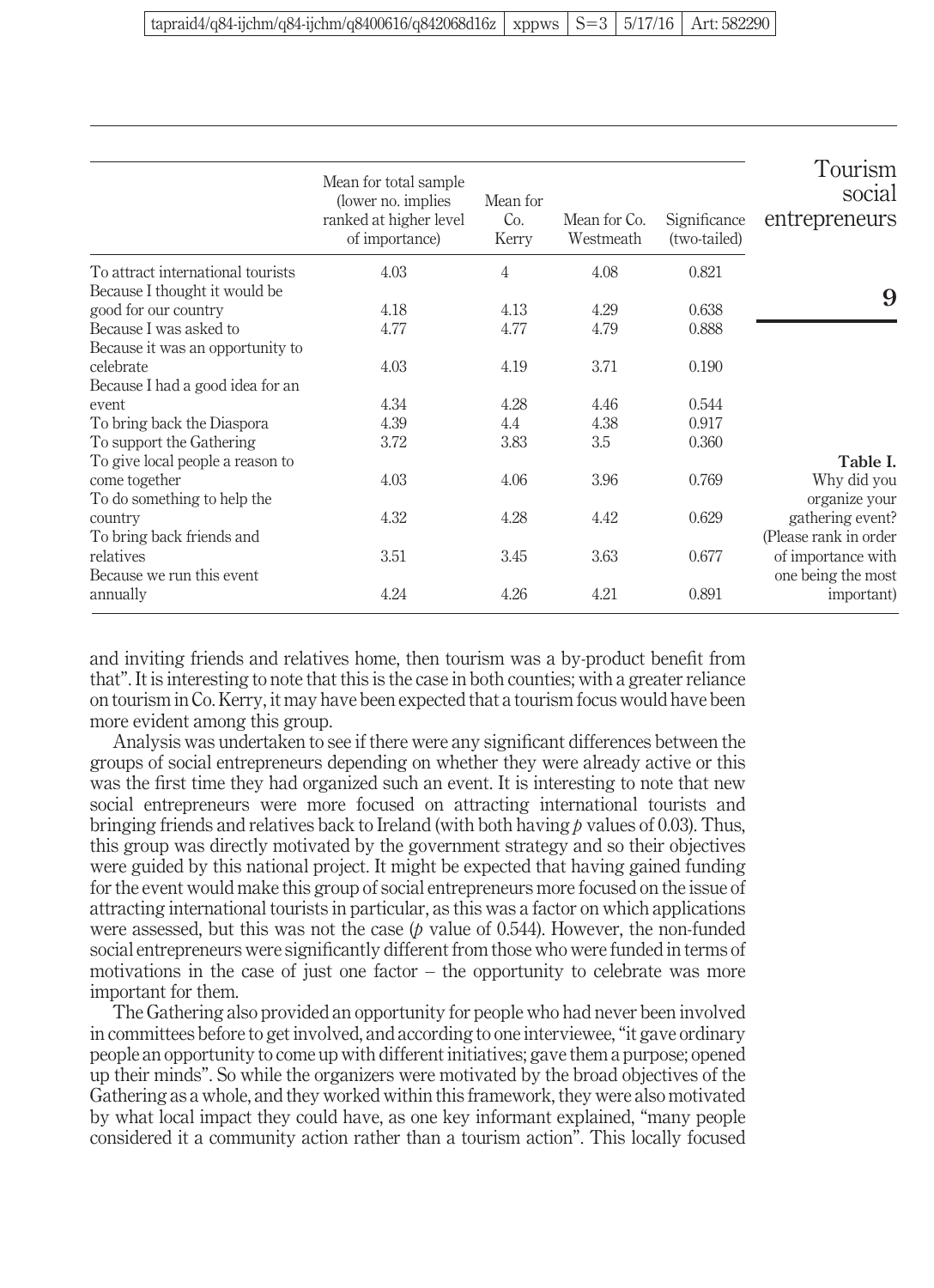impact reflects the fact that these social entrepreneurs probably fall into the category of Social Bricoleur as outlined by [Zahra](#page-17-0) *et al.* (2009) and so have the advantage of local knowledge and see their activities within this local realm. This also reflects the fact that while this was a tourism policy, many of the organizers of events saw it not just in terms of attracting tourists but also in terms of developing communities.

The Gathering generated a stimulus for action. Frequently, study participants said things such as "The Gathering gave us the push" and "the Gathering gave things a kick-start". For a number of individuals and groups, something that they had been talking about or thinking about for a while became a reality as they suggested it at a Gathering meeting and so it was included in the calendar so then they "had to do it". The concept of the Gathering provided the impetus for people to develop their ideas and act socially entrepreneurially.

#### *Will this social entrepreneurship activity be maintained beyond 2013 and how has the Gathering impacted this activity?*

When asked whether the events that they run will run again in the future, 74 per cent of respondents said that this is very likely or likely. This shows the sustainable nature of the activity that was spurred by the Gathering. The Gathering generated projects, ideas and groups whose social entrepreneurial activity will continue beyond the life of the project. Analysis was undertaken to see if the likelihood of running the event next year is related to either whether the event has run in the past or the location of the entrepreneur. Despite the fact that one would expect social entrepreneurs from Kerry to be more tourism-oriented and therefore possibly more likely to run events again in the future, independent *t* tests analysis show a *p* value of 0.955; thus, their future plans are not significantly different depending on where the social entrepreneur is located. However, the relationship between the likelihood of running the event again and whether the event is new has a  $p$  value of 0.29, thus making this a relevant factor. Thus, it is clear that by initiating new ideas and events, the Gathering will have an effect that goes beyond 2013.

As part of the Gathering, Fáilte Ireland offered training courses to event organizers. Only 30 per cent of respondents attended this training, and surprisingly, statistical analysis shows that there is no significant difference between those social entrepreneurs who were organizing events for the first time and those who had done so before in terms of accessing training. Of those who did attend training, 81 per cent said that they developed skills that they will be likely or very likely to use again.

These skills included communication, marketing, social media, website design, PR and database design. However, it is notable that even those who did not attend formal training courses identified skills and processes that were enhanced by the Gathering. Further, 63 per cent of all respondents said that the Gathering helped them develop new skills that will be useful in the future.

It is notable from [Figure 2](#page-11-0) that many of the events were run in previous years. Thus, one could question to what extent the Gathering "created" these social entrepreneurs? In total, 36 per cent of this sample and 30 per cent of Gathering events nationally [\(Miley,](#page-16-0) [2013\)](#page-16-0), had been run before, so these events did not emerge because of the Gathering. But in a number of cases, the way that the event was run or organized changed because of the Gathering. For example, "An Spud Mór", a potato-growing festival, began in 2009 as a community event, running over the summer as families and parishes competed to grow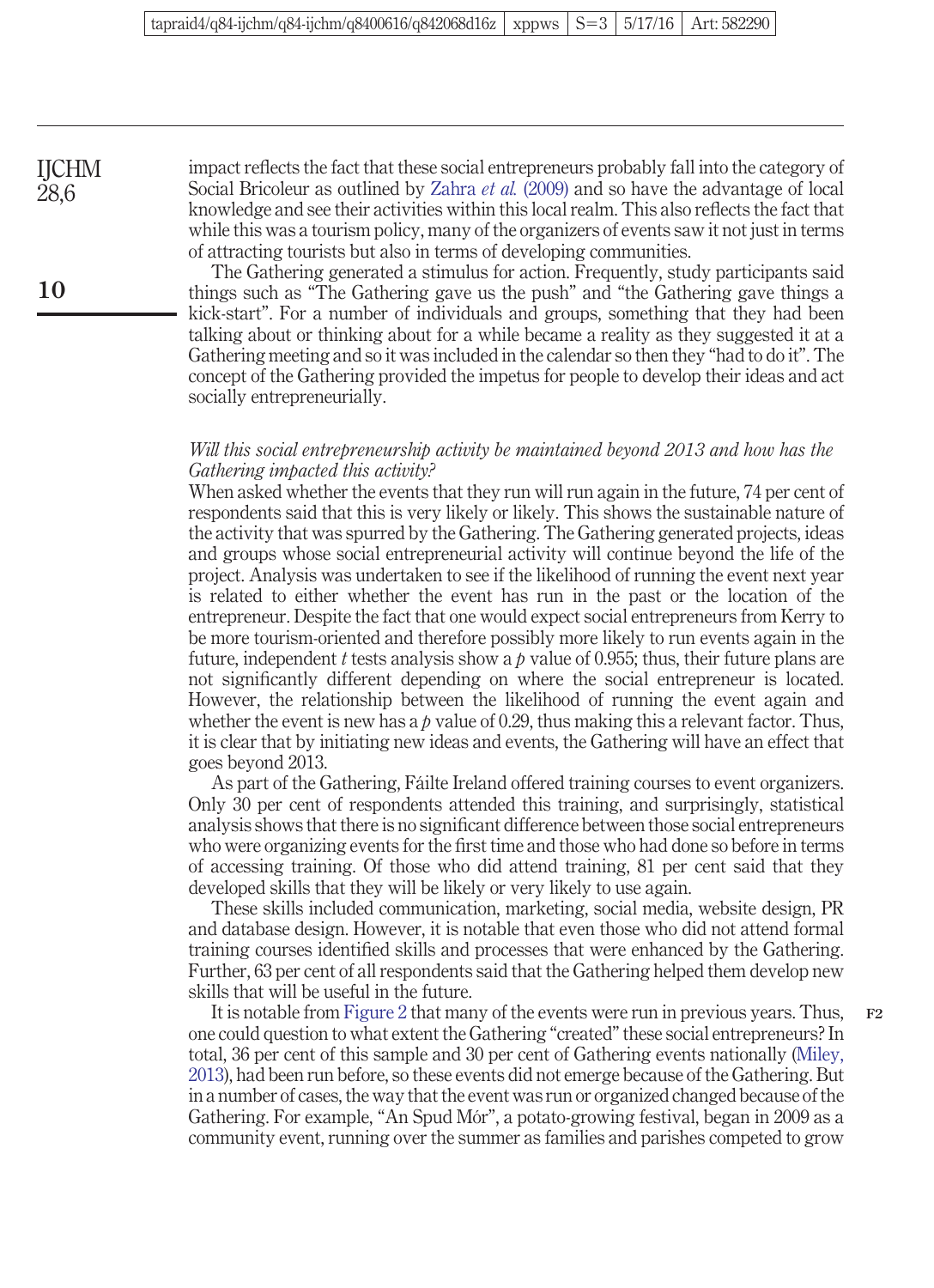<span id="page-11-0"></span>

the biggest **spud**  $\odot$  due to the Gathering, to attract tourists, they compacted the event which used to run over a five-week period and established a "proper committee, and this will endure". In this way, the event has become a tourist experience which it was not before, and as one of the organizers stated, the Gathering "forced us to stand back and review what we had and what we could make of it". Similarly, another town in Co. Kerry, Killorglin, was very reliant on one event and they developed new events and also changed the calendar of events, and instead of having them spread throughout the year, they have brought them together. Again this is an example of how the Gathering helped create a situation where local event organizers became more focused on tourists and thought more strategically about how to maximize the impact and attractiveness of their events. In the words of one of the people on the committee in Killorglin, "as a result of the Gathering we learnt a lot and have some legacy events to carry forward".

Thus, the Gathering created an environment in which even those events that had run in the past were affected in a positive way. Skills were enhanced, tourists were identified as potential audience by many events and festivals which up until then had been organized as community events and connections were made with other event organizers in the county and the county council (local government). All of these things enhance the social entrepreneurial nature of these individuals and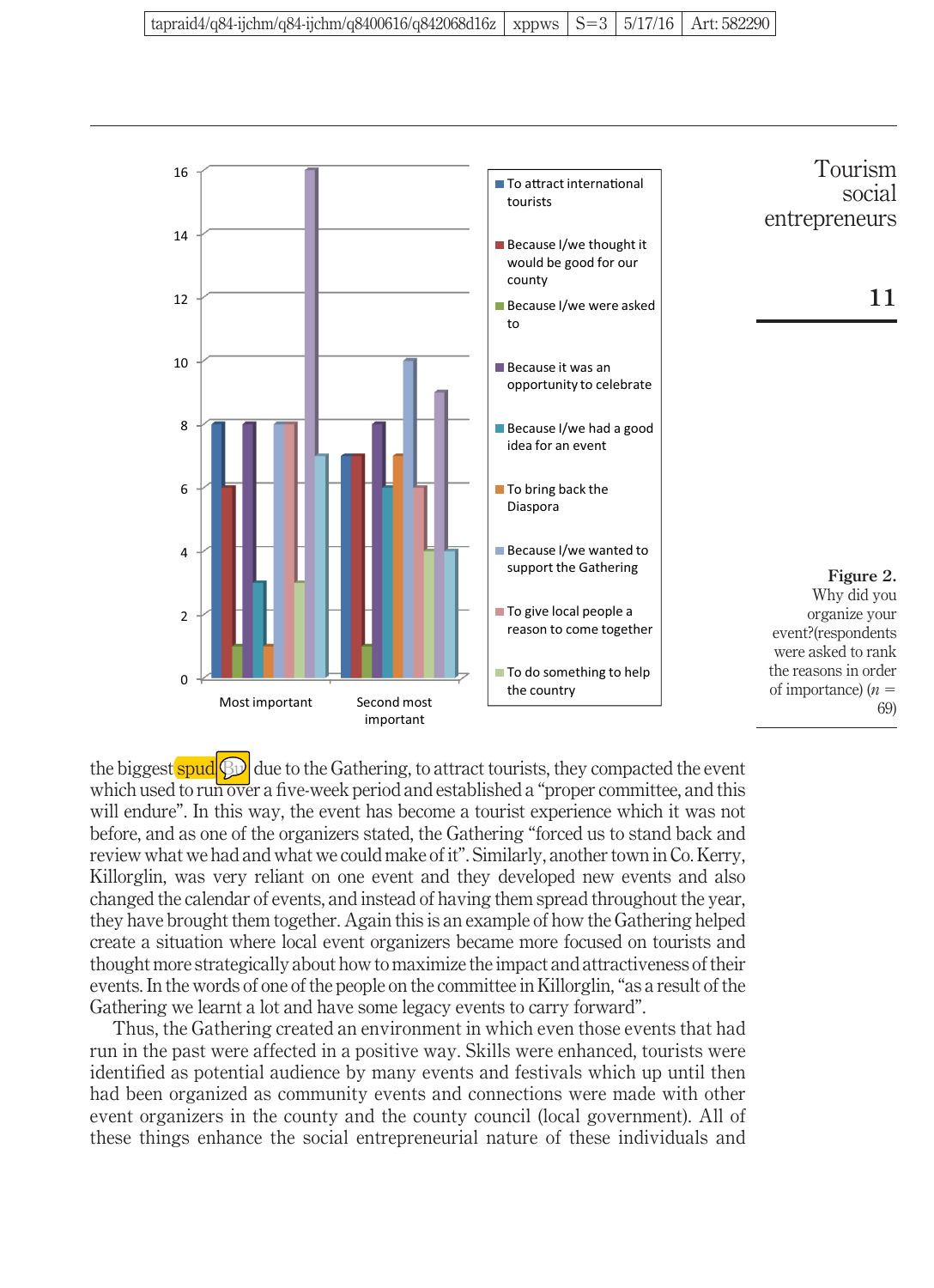organizations and establish a foundation for future development in terms of the events, tourism and the local area.

#### **Discussion**

This is a good example of how a tourism project can have significant implications at a local level and how national and local objectives and responsibilities can work together to achieve a common goal. Key to the success of the gathering was the local initiative that it generated. The question that has to be addressed in light of the discussion in the previous section is whether this initiative was taken by social entrepreneurs or local community leaders? At the outset, the expectation would be that leadership would be given by the established leaders in the community. And certainly when steering committees were established, they mostly comprised key individuals in the community, business leaders and from local government organizations. In both counties, the steering committees held public meetings to generate ideas and plans for the Gathering. At this stage, many other members of the community came forward and played a role in initiating ideas and organizing events. As the survey shows, 26 per cent of event organizers were not active in any other group. So while established community and business leaders did play an important role, other, newer leaders also emerged. These new social entrepreneurs were more guided by the objectives as set out by the national plan of the Gathering, in terms of being particularly focused on attracting more international tourists and bringing friends and family back home, than those who had existed previously. This shows how a government plan like this can perhaps have a long-term impact on such social entrepreneurs, as, at an early stage, it plays a role in the development of aims and objectives, and these are likely to continue for the individual and group beyond the Gathering event. From a tourism perspective, this is particularly important, as projects like the Gathering, encourage communities to be more focused on the importance of tourism for their local areas, and instilling the idea of measuring success and evaluating strategies of events on the basis of their impact on attracting tourists are fundamental achievements.

To what extent was their activity social entrepreneurship? Is it a reasonable conclusion that they are social entrepreneurs rather than just individuals who said that they would organize an event? Just as [Thompson \(2000\)](#page-17-0) talks about the inclusion of profit-seeking businesses, social enterprise and volunteering under the social entrepreneurship banner, so too are there likely to have been a variety of individuals who were involved in the Gathering for a variety of reasons and operated in many different ways. However, each event had to be developed from the idea, to a concept and a reality, potential audience had to be identified and it had to be marketed and budgeted. All of these activities required entrepreneurial skills. Furthermore, the discussion above is extremely important, as it shows that because of the Gathering, some groups and individuals have become more structured and have developed business skills which will be utilized going forward. Each of these people "adopted business models" [\(Zahra](#page-17-0) *et al*., [2009\)](#page-17-0) or used their "entrepreneurial abilities" [\(Vasakarla, 2008\)](#page-17-0) to develop their event and it is that that makes them social entrepreneurs.

The key issue of concern for this paper is that of motivation. In the literature, it is assumed that the individual is motivated by something that they identify in their external environment and this causes them to take action. However, in this case, it is not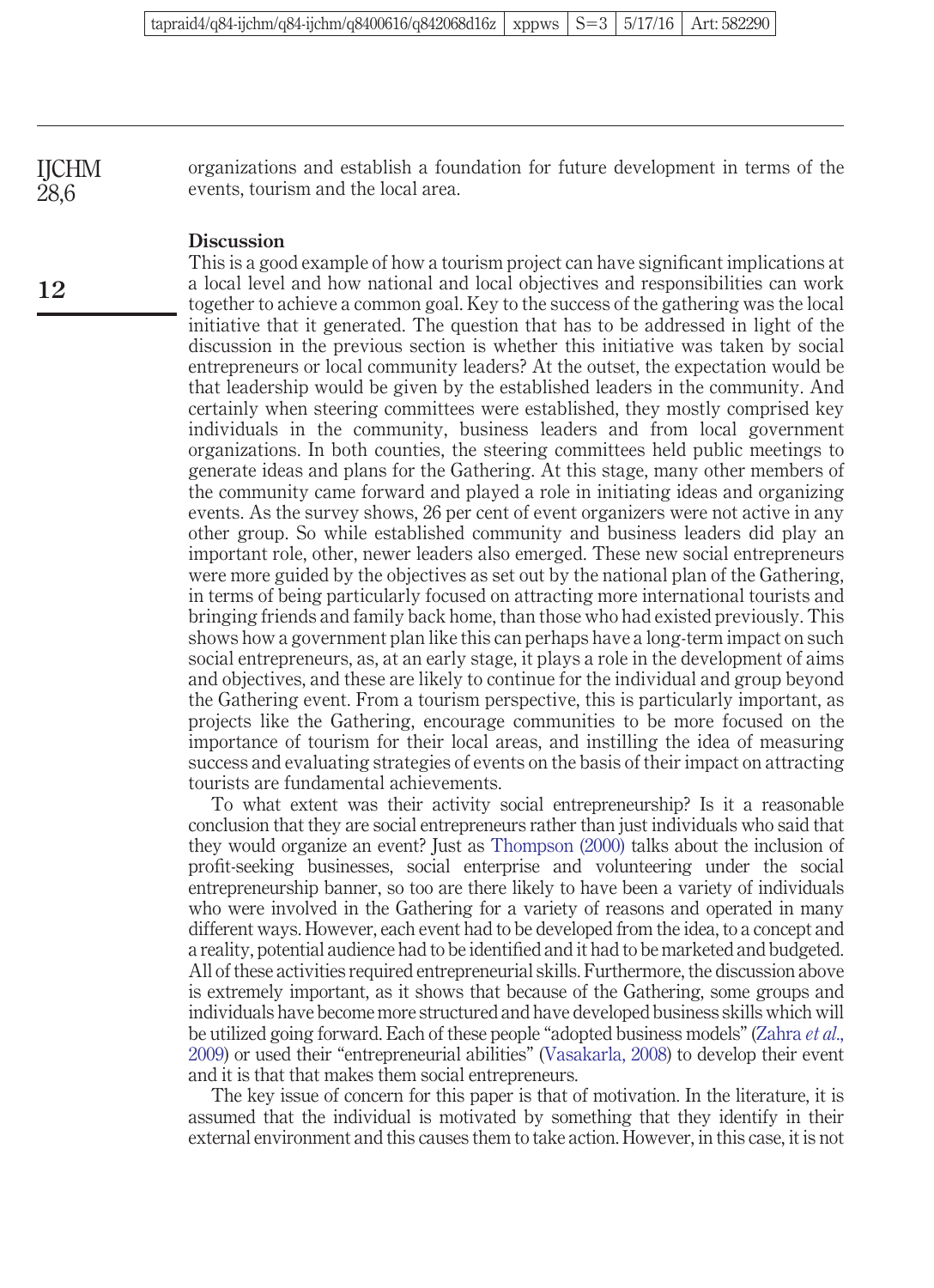the individual who identified the problem explicitly, the problem was highlighted by the government and they suggested a possible solution in terms of attracting more international tourists, and it is this that the individual social entrepreneurs reacted to by devising events that would attract these tourists. The source of the motivation is still external but it did not involve observation and identification of a problem. This differs from the work of [Zahra](#page-17-0) *et al.* (2009) that differentiates between types of entrepreneurs based partially on how they identify the problem. It is not being argued that the individuals involved did not know that there was an economic recession, but that perhaps they had not made the connection between that and how they could have an impact. The Gathering, and in particular the call from the Taoiseach to get involved and contribute, aided the realization that it was possible to play a part in recovery. Furthermore, the new social entrepreneurs who emerged were guided by the Gathering objective in terms of seeking to attract more international tourists, and it is interesting to note that whether the county had a stronger tourism history did not have any statistical significance in terms of their motivation, thus showing the strong influence that a project like this can have in a variety of destinations. The way in which this project developed is key to the success of the Gathering, as ownership was retained at local and indeed often individual levels. It is this that facilitated the emergence of this extensive socially entrepreneurial activity.

Why does this matter beyond this particular case? The implications of the research can be identified in terms of theory and our understanding of social entrepreneurs, Government policy, destination development and the tourism and hospitality industries.

#### *Theoretical implications*

First, the research shows us the complexity of motivation in the case of social entrepreneurs. Heretofore in the literature, there has been an underlying assumption that a problem is identified by the social entrepreneur themselves and that it is the identification of this problem that motivates the entrepreneurs to take action. The findings of this research challenges us to think of the multifaceted ways in which social entrepreneurs can be motivated, and the fact that the source of motivation does not have to be intrinsic. Theoretically, this finding challenges us as researchers to re-investigate the issues of motivation and problem identification. This would be a welcome addition to a literature which often is case study-based and focuses on investigating the ways in which the entrepreneurs act, yet a fundamental concern has to be why they choose to act in the first place. Because of this, research questions that require further investigation include:

- *RQ1*. Are social entrepreneurs who identify the problem themselves "different" from social entrepreneurs who don't do this? If so, in what ways?
- *RQ2*. Are there any other sources of motivation which are important for social entrepreneurs?
- *RQ3*. What factors influence problem identification for social entrepreneurs and what processes does the individual use to evaluate their selection of a problem?

Tourism social entrepreneurs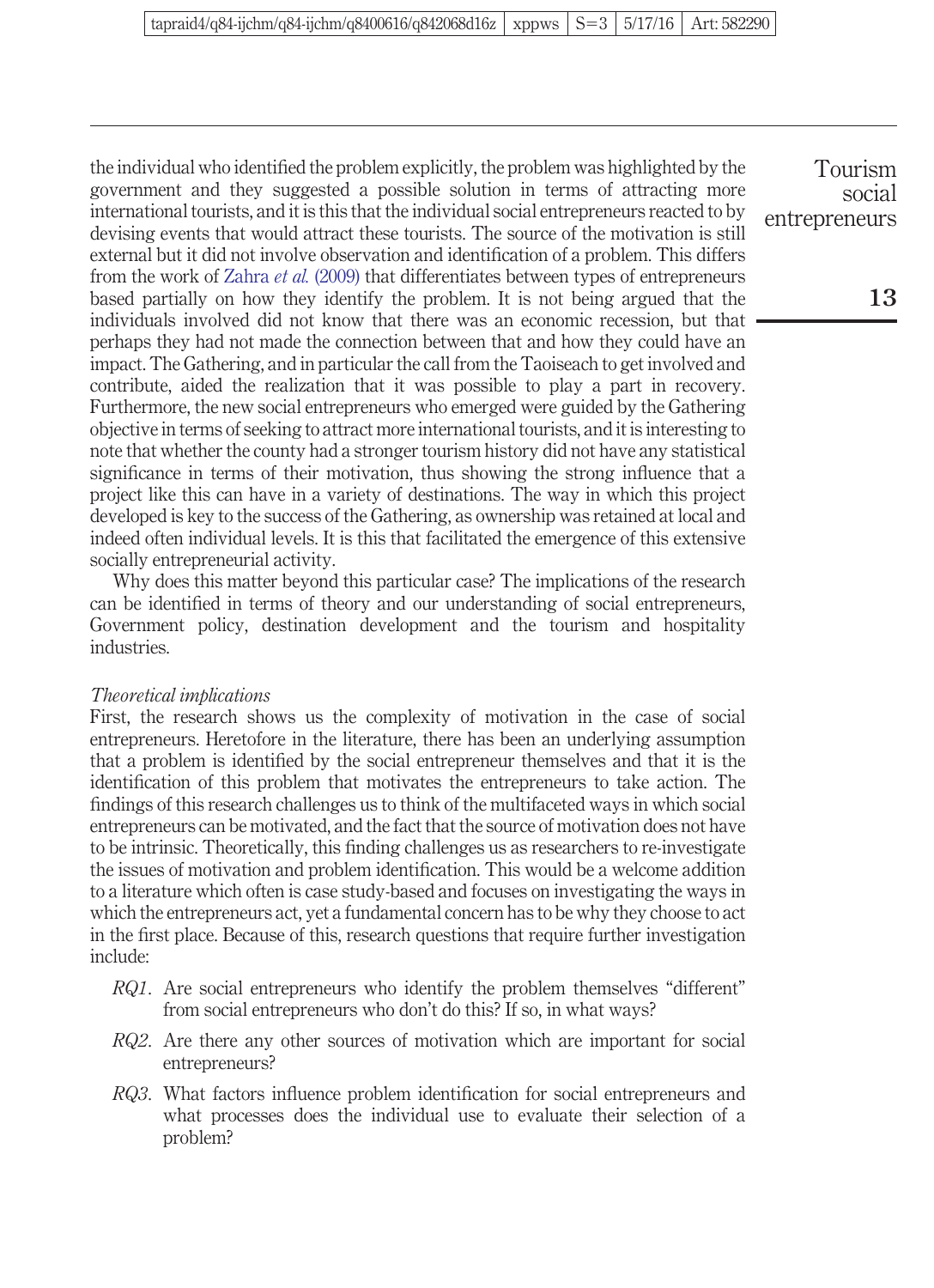### IJCHM 28,6

**14**

*RQ4*. Is it the identification of the problem which leads them to act socially entrepreneurially or do they decide that they want to be a social entrepreneur and then choose the issue that they are going to focus on?

#### *Policy implications*

This then leads to the second general implication of the research. From a government policy perspective, it shows the key role that national or local government can have in terms of encouraging social entrepreneurship. A government policy which resonates with citizens and communities can result in significant activity and have positive implications. The key to success here in terms of encouraging social entrepreneurship at the local level is the fact that there was local ownership of the project. Lessons for government then include ensuring that national policies facilitate local ownership of the project, and so while objectives are set at the government level, decisions about how to achieve those objectives are controlled at the local level. This type of local empowerment encourages and facilitates individuals to act in a socially entrepreneurial way. As such, these findings highlight the important role that the government can have in terms of identifying social problems and encouraging the emergence and development of social entrepreneurs.

#### *Implications for tourism destinations and hospitality managers*

From a destination perspective, this research is useful, as it shows the key role that social entrepreneurs can have in a destination in terms of product offering and also tourism numbers. It is interesting that in this case, although the national project was a tourism project, with objectives set in terms of attracting more tourists, in fact as discussed, the tourism and hospitality sectors played an extremely limited role. The focus for hospitality managers has to be bed nights and occupancy levels, but the potential of a project like the Gathering in terms of providing events which will attract new tourists, developing new ideas in the destination and bringing the community together has to be recognized. The emergence of these social entrepreneurs can have a long-term impact on the development of destinations, and consequently the hospitality industry and individual businesses. Traditionally, many hospitality and tourism operators cooperate with other tourism providers, but what this research shows is that it may also be beneficial to build links with the social entrepreneurs in destinations. While this may be challenging, in terms of the different goals and objectives that the social entrepreneur and the hospitality/tourism provider may have, the possibilities in terms of future development for all parties may be significant.

#### **Conclusions**

This research adds to our understanding in a number of different ways. First, it has shown how important it is that we pay more attention to social entrepreneurship in the tourism literature. This is a valid and relevant category of entrepreneur that is generally being overlooked. Although the discussion in the literature around definitional issues shows the lack of clarity that exists, there is a place for tourism researchers in this debate, in particular in terms of contributing to more empirical studies which is a current gap as identified by Short *et al.* [\(2009\)](#page-17-0) and[Granados](#page-16-0) *et al.* (2011). As this case shows very clearly, individuals acting in a socially entrepreneurial way can have a significant impact on a destination and in terms of the development of tourism products and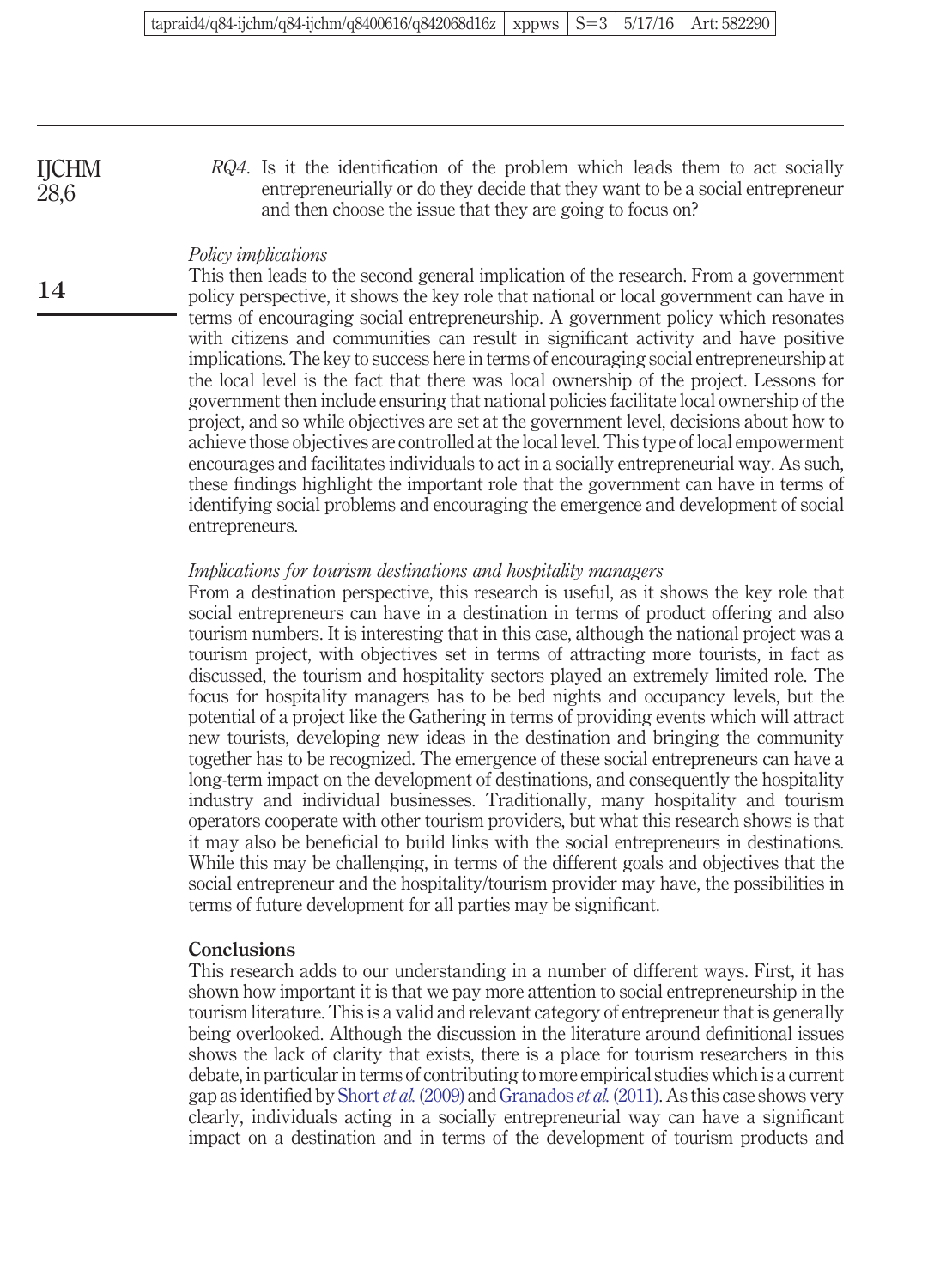| tapraid4/q84-ijchm/q84-ijchm/q8400616/q842068d16z   xppws   $S=3$   5/17/16   Art: 582290 |  |  |  |  |
|-------------------------------------------------------------------------------------------|--|--|--|--|
|-------------------------------------------------------------------------------------------|--|--|--|--|

experiences and a national strategy can play an important role in terms of motivating social entrepreneurs.

Second, the example of the Gathering challenges us to think in more depth about the motivations of social entrepreneurs. While there is consensus in the literature that the motivations revolve around making a difference to society [\[Miller](#page-16-0) *et al.* (2012);[Vasakarla](#page-17-0) [\(2008\);](#page-17-0) Zahra *et al*. (2009)], the assumption is that the problems are primarily identified by the individual. This case has shown that it is possible for the problem to be identified at another level and that this then serves as an ignition for individuals to put their ideas into action. The framework created by a national project may also act as a driver for individual potential social entrepreneurs and their motivations and so objectives may be influenced by the national project. This identifies the role of external actors, and in particular, the government, in the development of socially entrepreneurial motives, and it moves us away from the assumption that social entrepreneurship motives are always generated by an individual. This is the key finding of this research. As noted by [Germak](#page-16-0) [and Robinson \(2014\),](#page-16-0) although in the general entrepreneurship literature, there is extensive research on the motivations of entrepreneurs, this is lacking in the social entrepreneurship literature. This paper shows that not only do we need more research on motives, we also need to explore the issue of how social entrepreneurs identify the problem which they are motivated to address. This also has implications for the potential role that the government can have in terms of encouraging social entrepreneurship.

From a tourism point of view, in particular, this study is important as what this research shows is that government can influence tourism social entrepreneurs and in so doing can have a significant impact on activities in a destination. Not only did the development of this policy result in significant numbers of local events and brought communities together, furthermore, as discussed above, there will be longer-term impacts in terms of the way events are organized and the fact that some events will become annual occurrences. It also resulted in individuals who heretofore had not been active in the community coming forward and taking on leadership roles. Studying and understanding social entrepreneurs adds another avenue of research to the destination leadership literature. Importantly, the research also shows the vital role that social entrepreneurs can play in tourism destination development, and as such hospitality and tourism businesses and stakeholder  $\mathcal{P}$  to be more aware of these individuals.

Another key tourism finding is that a project such as this can mean that tourism becomes something more than an industry or a source of income for some in the area. These communities were bound by the objective of increasing the number of tourists to their area and bringing the community together. For many, this was not in a bid to make more profits, as they were not part of the industry, but by organizing events and festivals, this was an effect, and for those who received grants success was measured in terms of the number of international tourists who attended the event. In this way, these communities became more tourism-focused, as community leaders and individuals identified tourism as a vehicle which would contribute to economic and local development. From the tourism industry's perspective, this is an important implication which may have longer-term impacts.

There is plenty of scope for future research in this area for tourism academics. For example, we need to better understand how social entrepreneurs interact with other stakeholders in tourism destinations, how their activities impact on local economies and

Tourism social entrepreneurs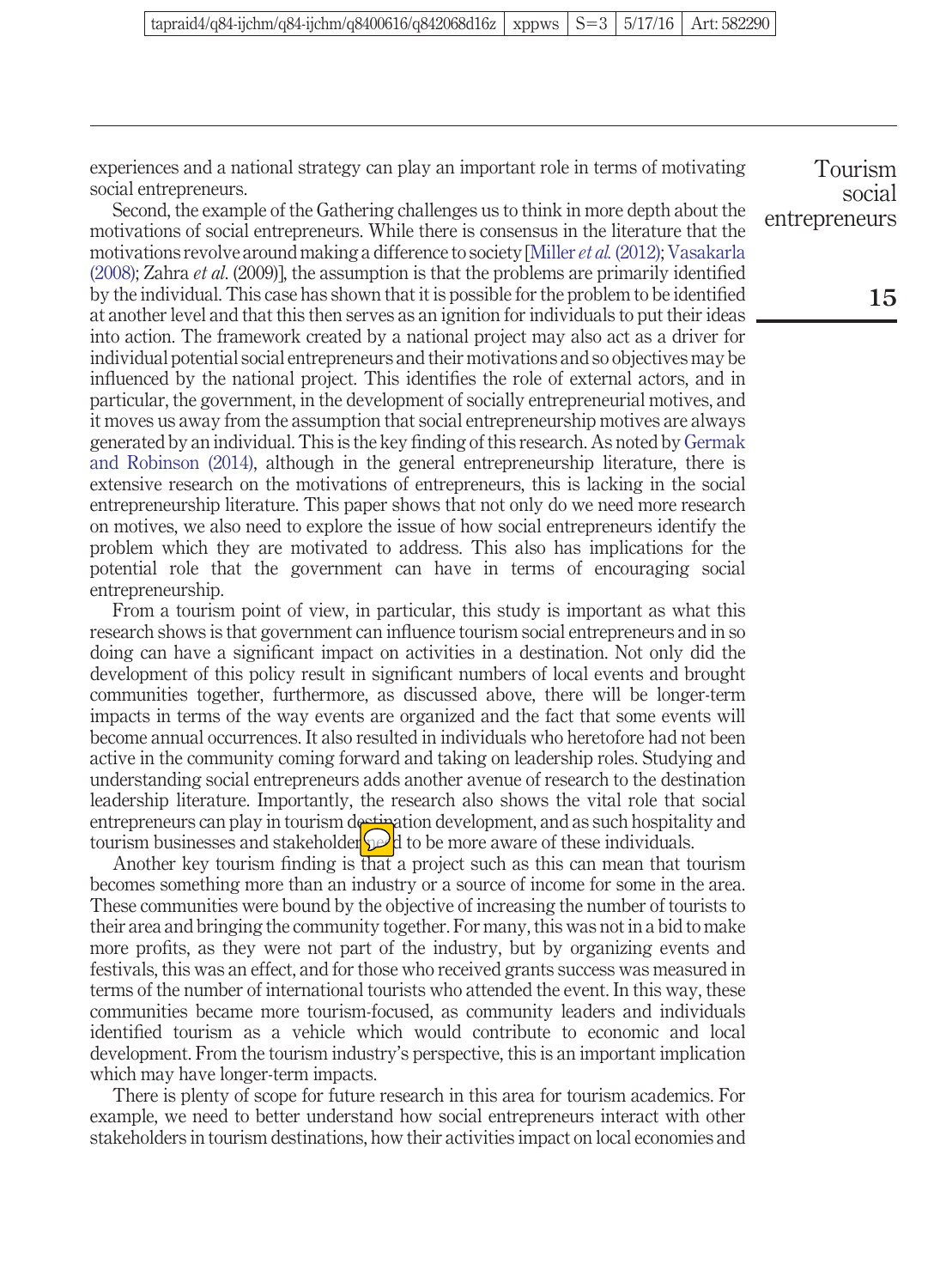<span id="page-16-0"></span>societies, how they become local leaders and explore how some entrepreneurs and leaders balance their entrepreneurial activities in their own business with their social entrepreneurial activity in the destination. Exploring such issues in more detail will add to our understanding and knowledge about not only social entrepreneurs but also leaders, communities and destinations. IJCHM 28,6

#### **Note 16**

1. Not all respondents answered all questions so the n in some charts may be less than this.

#### **References**

- Barrington, B. (2012), "Taoiseach and Tanaiste launch the Gathering Ireland 2013", *Business and Leadership*, available at: [www.businessandleadership.com/marketing/item/35129](http://www.businessandleadership.com/marketing/item/35129-taoiseach-and-tanaiste-launch) [taoiseach-and-tanaiste-launch](http://www.businessandleadership.com/marketing/item/35129-taoiseach-and-tanaiste-launch) (accessed 15 May 2014).
- Boluk, K. (2011), "Revealing the discourses: white entrepreneurial motivation in black South Africa", *Tourism Planning and Development*, Vol. 8 No. 2, pp. 199-213.
- Boluk, K. and Mottiar, Z. (2014), "Motivations of social entrepreneurs: blurring the social contribution and profits dichotomy", *Social Enterprise Journal*, Vol. 10 No. 1, pp. 53-68.

Dees, G. (2001), *The Meaning of Social Entrepreneurship*, Stanford University, Stanford, CA.

- Demarco, L. (2005), "Altering the terms of enterprise", *Regeneration and Renewal*, 25 November, p. 48.  $\bigcup$
- Fowler, A. (2000), "NGDOs as a moment in history: beyond aid to social entrepreneurship or civic innovation?", *Third World Quarterly*, Vol. 21 No. 4, pp. 637-654.
- Germak, Z. and Robinson, J. (2014), "Exploring the motivation  $\mathbb{R}^n$  ascent social entrepreneurs", *Journal of Social Entrepreneurship*, Vol. 5 No. 1, pp. 5-21.
- Granados, M., Hlupic, V., Coakes, E. and Mohamed, S. (2011), "Social enterprise and social entrepreneurship research and theory: a bibliometric analysis from 1191-2010", *Social Enterprise Journal*, Vol. 7 No. 3, pp. 198-218.
- Johns, N. and Mattson, J. (2004), "Destination development through entrepreneurship: a comparison of two cases", *Tourism Management*, Vol. 26 No. 4, pp. 605-616.
- Levie, J. and Hart, M. (2011), "Business and social entrepreneurs in the UK: gender, context and commitment *I*<sub>ntern</sub> *I*<sub>ntern</sub> *I*<sub>nd</sub> *Journal of Gender and Entrepreneurship*, Vol. 3 No. 3, pp.  $200-217.$
- Miley, J. (2013), "The Gathering 2013 final report", available at: [https://s3-eu-west-1.](https://s3-eu-west-1.amazonaws.com/downloads.thegatheringireland.com/TheGathering_FinalReport_December2013.pdf) [amazonaws.com/downloads.thegatheringireland.com/TheGathering\\_FinalReport\\_](https://s3-eu-west-1.amazonaws.com/downloads.thegatheringireland.com/TheGathering_FinalReport_December2013.pdf) [December2013.pdf](https://s3-eu-west-1.amazonaws.com/downloads.thegatheringireland.com/TheGathering_FinalReport_December2013.pdf) (accessed 8 January 2014).
- Miller, T., Grimes, J., McMullen, J. and Vogus, T. (2012), "Venturing for other with heart and head: how compassion encourages social entrepreneurship", *Academy of Management Review*, Vol. 37 No. 4, pp. 616-640.
- Monti, D., Ryan, A., Brush, C. and Gannon, A. (2007), "Civic capitalism: entrepreneurs, their ventures and communities", *Journal of Developmental Entrepreneurship*, Vol. 12 No. 3, pp. 353-375.
- Mottiar, Z., Quinn, B. and Ryan, T. (2013), "A study of the social and community impacts of the Gathering in counties Kerry and Westmeath", *Fáilte Ireland Report*, Dublin Institute of Technology, Dublin.
- O'Fatharta, C. (2013), "The Gathering pulls in record number of tourists and generates €170m", *Irish Examiner*, available at: [www.irishexaminer.com/ireland/the-gathering-pulls-in](http://www.irishexaminer.com/ireland/the-gathering-pulls-in-record-number-of-tourists-and-generates-170m-253404.html)[record-number-of-tourists-and-generates-170m-253404.html](http://www.irishexaminer.com/ireland/the-gathering-pulls-in-record-number-of-tourists-and-generates-170m-253404.html) (accessed 7 April 2014).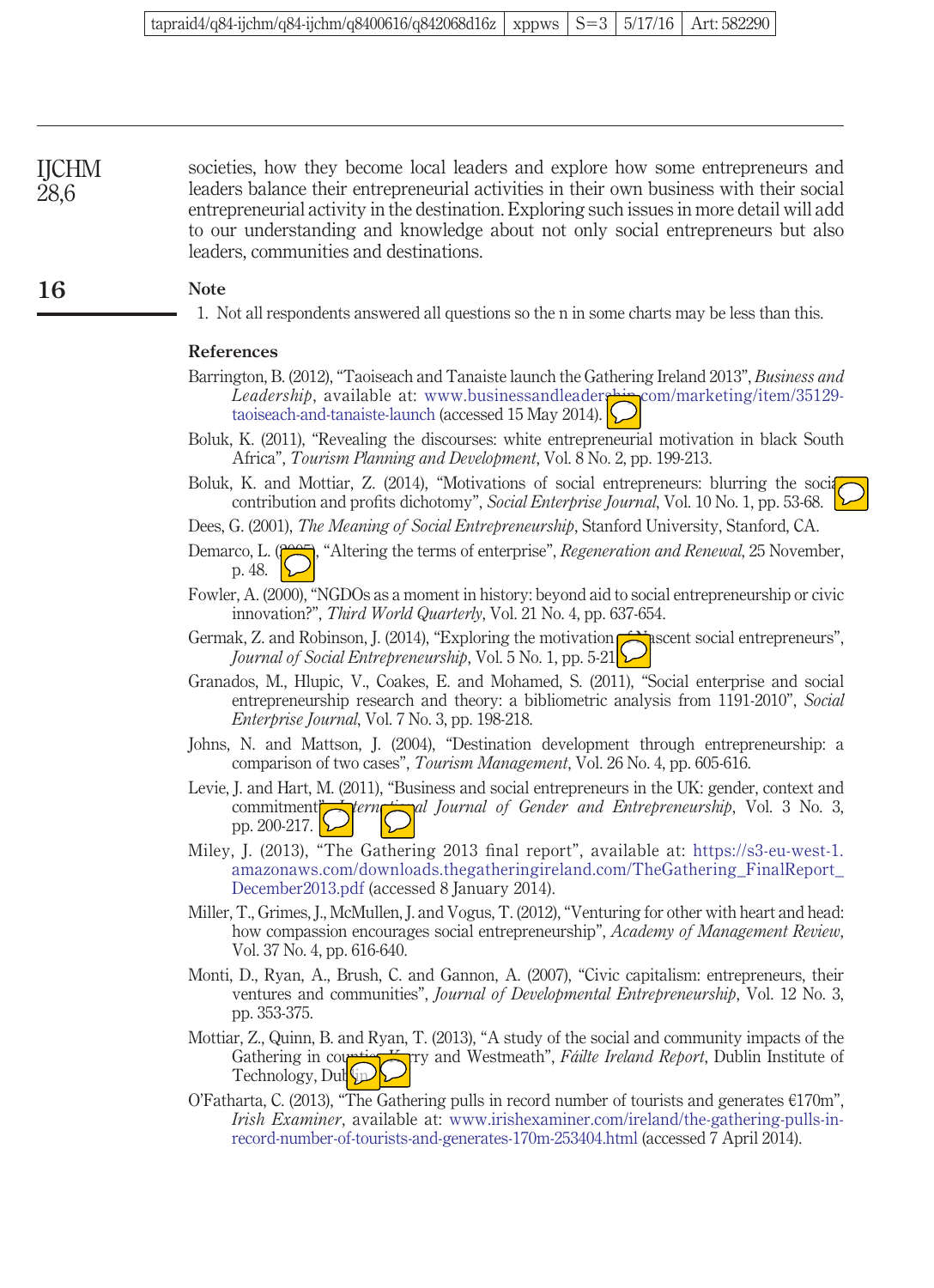<span id="page-17-0"></span>

| tapraid4/q84-ijchm/q84-ijchm/q8400616/q842068d16z   xppws   S=3   5/17/16   Art: 582290 |  |  |  |  |
|-----------------------------------------------------------------------------------------|--|--|--|--|
|-----------------------------------------------------------------------------------------|--|--|--|--|

| Parkinson, C. and Howarth, C. (2008), "The languages of social entrepreneurs", <i>Entrepreneurship</i><br>& Regional Development, Vol. 20 No. 3, pp. 285-309.                                                                     | Tourism<br>social |
|-----------------------------------------------------------------------------------------------------------------------------------------------------------------------------------------------------------------------------------|-------------------|
| Peattie, K. and Morley, A. (2008), "Eight paradoxes of the cold experimentally perpendicular peaks of the cold of the second agenda".<br>Social Enterprise Journal, Vol. 4 No. 2, pp. 91-107. $\bigcup$                           | entrepreneurs     |
| Sharis, M. and Lerner, M. (2006), "Gauging the success of social venture initiated by individual<br>social entrepreneurs", <i>Journal of World Business</i> , Vol. 41 No. 1, pp. 6-20.                                            |                   |
| Short, J., Moss, T. and Lumpkin, G. (2009), "Research in social entrepreneurship: past<br>contributions $\Box$ future apportunities", <i>Strategic Entrepreneurship Journal</i> , Vol. 3 No. 2,<br>pp. 161-194.                   |                   |
| Thompson, J. (2000), "Social enterprise and social entrepreneurship: where have we reached?",<br>Social Enterprise Journal, Vol. 4 No. 2, pp. 149-161.                                                                            |                   |
| Vasakarla, V. (2008), "A study on social entrepreneurship and the characteristics of social<br>entrepreneurs", <i>The Ictalan Journal of Management Research</i> , Vol. 7 No. 4, pp. 32-40.                                       |                   |
| Williams, C. and Nadin, S. (2011), "Beyond the commercial versus social entrepreneurship divide:<br>some lessons from English localities", <i>Social Enterprise Journal</i> , Vol. 7 No. 2, pp. 118-129.                          |                   |
| Zahra, S., Gedajilovioc, E., Neubaum, D. and Shulman, J. (2009), "A typology of social<br>entrepreneurs: motives, search processes and ethical challenges", Journal of Business<br><i>Venturing</i> , Vol. 24 No. 5, pp. 519-532. |                   |

#### **Further reading**

Dearlove, D. (2004), "Interview: Jeff Skoll", *Business Strategy Review*, Vol. 15 No. 2, pp. 51-53.

#### **About the author**

Dr Ziene Mottiar is a Lecturer in the School Gallery Management and Tourism, Dublin Institute of Technology, Ireland. Dr **Ziene Herman** range of research interests, in particular in the areas of entrepreneurship (especially social and lifestyle entrepreneurs), inter-firm relations and regional development. She has publications in a variety of journals including *Journal of Sustainable Tourism*, *Current Issues*, *Leisure Studies*, *International Small Business Journal* and *Journal of Vacation Marketing*. In addition, she has written a number of book chapters in the area of tourism entrepreneurs and regional development. Ziene Mottiar can be contacted at: [ziene.mottiar@dit.ie](mailto:ziene.mottiar@dit.ie)

For instructions on how to order reprints of this article, please visit our website: **www.emeraldgrouppublishing.com/licensing/reprints.htm** Or contact us for further details: **[permissions@emeraldinsight.com](mailto:permissions@emeraldinsight.com)**